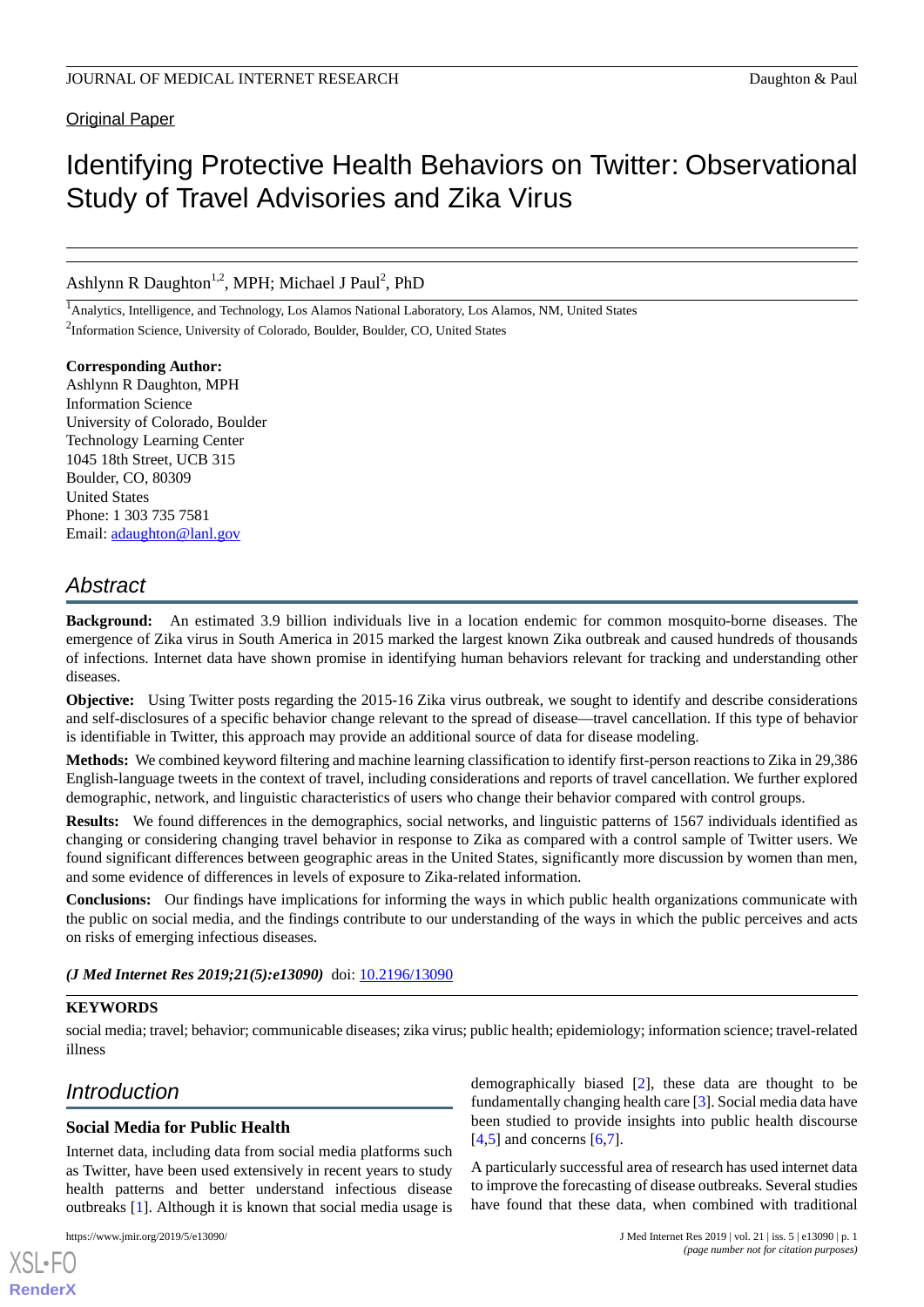sources of epidemiological data, can improve the surveillance and forecasting of seasonal diseases such as flu [\[8](#page-12-7)-[12\]](#page-13-0) and mosquito-borne diseases such as dengue [\[13](#page-13-1),[14\]](#page-13-2) and West Nile [[15\]](#page-13-3).

In this study, we have considered disease epidemics from the perspective of human *behaviors* that can affect a disease outbreak. We studied the recent outbreak of Zika virus, a mosquito-borne virus that has recently been linked to birth defects and other disorders, as a domain for studying disease-relevant behavior. We have focused on a specific behavior, decisions to change travel to avoid areas affected by Zika, because of the extensive literature that travel contributes significantly to infectious disease emergence  $[16,17]$  $[16,17]$  $[16,17]$  $[16,17]$ . We have used a combination of content analysis and supervised machine learning techniques to understand first-person accounts of travel-related decisions during the Zika outbreak. This study aimed to answer the following research questions (RQ):

- 1. *RQ1:* Can we identify individuals who report they changed their travel behavior in response to concerns about Zika?
- 2. *RQ2:* What are the characteristics of Twitter users who change or consider changing their travel behavior? In particular, we wished to know:
- $2(a)$ : Are there temporal, geospatial, or gender-based patterns in users who change their behavior?
- $2(b)$ : Are there linguistic differences in messages posted by these individuals compared with users selected at random from Twitter?
- $2(c)$ : Are these individuals exposed to more information about Zika on Twitter?

We have answered these questions by analyzing a collection of 29,386 English-language tweets filtered for keywords describing Zika and travel. We used a cascade of 3 machine learning classifiers to identify behavior mentions in tweets, and we have proposed a method of incorporating classifier error into our statistical analyses to test our hypotheses.

#### **Zika Emergence**

Mosquito-borne infections have long been known to cause large outbreaks that result in substantial morbidity and mortality. An estimated 3.9 billion individuals live in a location endemic for common mosquito-borne diseases, for example, dengue, chikungunya, and now, Zika [[18\]](#page-13-6). Although Zika emerged only recently in Central, South, and North America, the virus was originally discovered in 1947 in Uganda [[19\]](#page-13-7). Through the 20th century, documented outbreaks were rare. The first outbreaks occurred in 2007 in Gabon and the Federated States of Micronesia [[19\]](#page-13-7). Furthermore, 6 years later, French Polynesia experienced the first large outbreak, and there was a documented association between neurological symptoms and Zika [\[19](#page-13-7)]. The subsequent emergence of Zika in South America in 2015 marked the largest known Zika outbreak and caused hundreds of thousands of infections [[19](#page-13-7)[-21](#page-13-8)]. Between 2015 and 2017, the Pan American Health Organization (PAHO) reported over half a million suspected Zika cases in South and Central America [[22\]](#page-13-9).

For the overwhelming majority, Zika is a mild infection; the majority of cases are asymptomatic [\[23](#page-13-10)]. However, for some,

 $XS$ -FO **[RenderX](http://www.renderx.com/)**

Zika infection can lead to more serious complications, including the neurological syndrome, Guillain-Barré [\[24\]](#page-13-11), and birth defects in fetuses infected in-utero [\[25](#page-13-12)].

Importantly, these causal relationships have only been recently established. In October 2015, Brazil reported an association between Zika cases and microcephaly, a condition where an infant's head circumference is extremely small and is accompanied by severe developmental and health complications [[26\]](#page-13-13), and others noted a possible association with Guillain-Barré syndrome in adults [\[24](#page-13-11)]. As evidence mounted that there was a causal relationship, the World Health Organization (WHO) and PAHO issued alerts in December 2015 about the association between Zika, neurological syndromes, and birth defects. The United States responded to these alerts in mid-January 2016 by issuing a travel advisory for pregnant women, which cautioned against traveling to locations with local Zika transmission [[21\]](#page-13-8). Zika was then declared a public health emergency by the WHO in February 2016 [\[21](#page-13-8)].

#### **Travel and Infectious Disease**

Travel advisories are an important public health intervention because of the documented impact of travel on the emergence of infectious diseases [[16,](#page-13-4)[17](#page-13-5)]. Historical case studies describe imported cases of diseases that led to large outbreaks as early as the 1500s [[16\]](#page-13-4). In the present day, there are many outbreaks that have been attributed to travel from other regions. For example, genetic data from the 2009 H1N1 outbreak show that the movement of swine around Mexico was responsible for outbreaks in various provinces [[27\]](#page-13-14). Genetic evidence further indicates that H1N1 was probably introduced to the United States from both Mexico and Asia [\[27](#page-13-14)].

Simulations find that the impact of travel on disease spread varies based on a number of factors. For example, Bajardi et al found that travel restrictions could reduce cases but probably only minimally [\[28](#page-13-15)]. However, research done by Huizer et al finds that air travel could have dramatically changed the 1968 pandemic influenza in Hong Kong [\[29](#page-13-16)]. In general, travel is thought to play an important but variable role in disease transmission. Current recommendations are to implement travel-related control measures as necessary [\[30](#page-13-17),[31\]](#page-13-18).

#### **Social Media and Zika**

Internet data have been used to better understand individual health behaviors and health discourse on the Web. Studies have found evidence that users publicly discuss a variety of ailments [[4\]](#page-12-3), as well as particular behaviors used to prevent ailments. For example, Signorini et al observed discussions of behaviors such as hand washing and wearing masks to prevent the flu [[10\]](#page-12-8). Paul and Dredze similarly note that individuals often report medications used for symptom relief [\[4](#page-12-3)].

As the largest known Zika outbreak occurred recently, researchers are only now beginning to investigate the use of internet data to understand this particular disease. McGough et al used an autoregressive modeling approach to combine epidemiological data from PAHO, Twitter, Google search queries, and reports from HealthMap to build short-term forecasts for several Central and South American countries.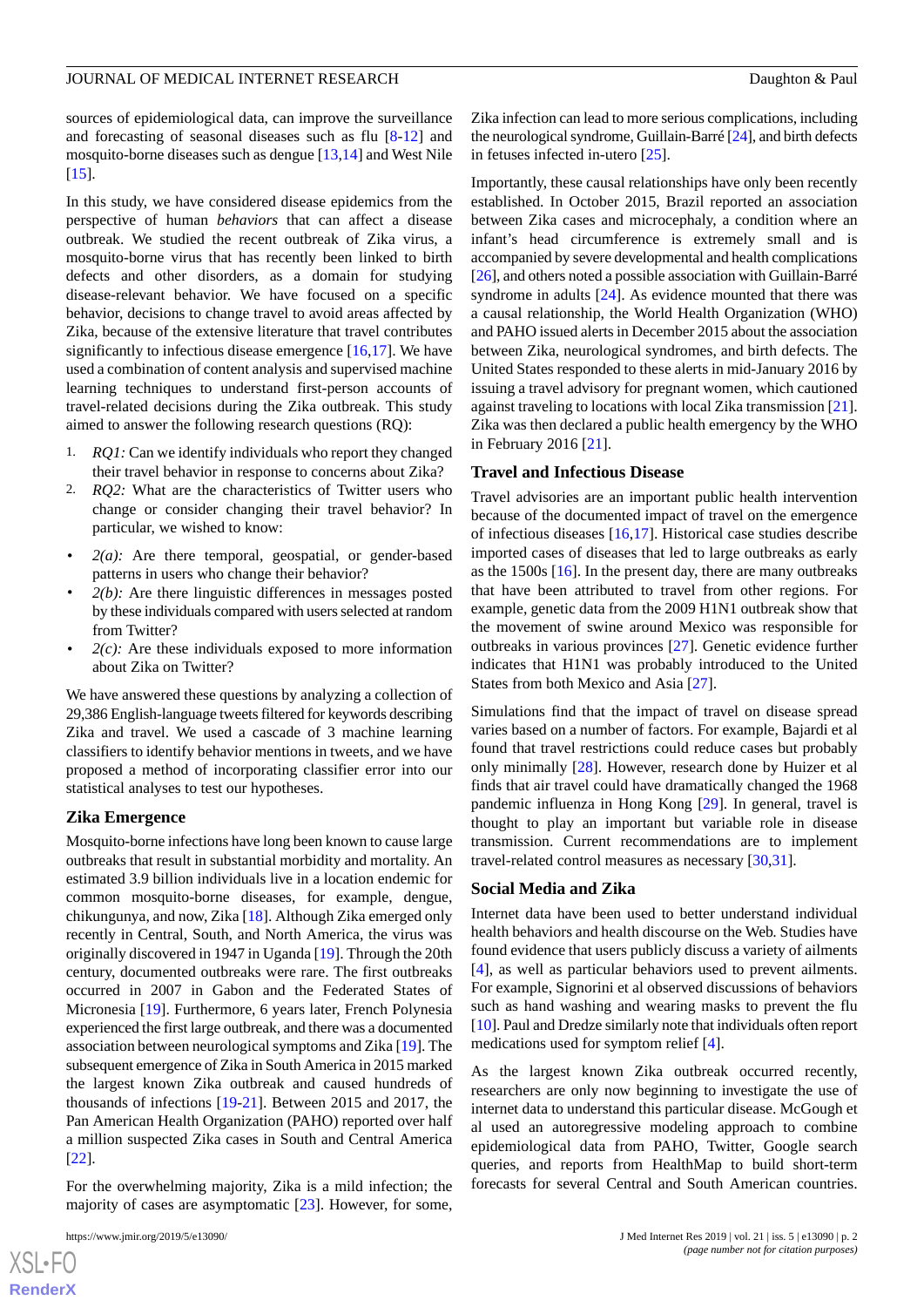They found that the lowest error models were produced when using Google search query volumes [[32\]](#page-13-19).

Others have found important information in Twitter data. Stefanidis et al used tweets from the first 3 months of the outbreak to characterize discourse around Zika [[33\]](#page-13-20). These data were used to look at the emergence of spatial clusters in online discussions of Zika on Twitter and to identify distinct geospatial communities that participated in the conversation early in the outbreak. In particular, they found that Twitter users tended to use public health organizations to find information and did not generally use Twitter as a way to interact with organizations directly [\[33](#page-13-20)]. Using data encompassing more of the outbreak, Miller et al used Twitter to identify tweets about treatment, transmission, and prevention of Zika and noted the use of Twitter as a way to monitor concerns in the general population [[34\]](#page-13-21).

Sharma et al investigated information dispersion on Facebook and specifically noted that inaccurate or misleading posts were more popular than those with scientifically sound information [[35\]](#page-14-0). This observation is consistent with previous work which identified rumors and health misinformation on Twitter [[36\]](#page-14-1). Similarly, Gui et al noted that even official sources of information were unreliable during the outbreak because of incomplete information and observed that the internet provided spaces that allowed individuals to frame risk and decisions [[37\]](#page-14-2).

<span id="page-2-0"></span>Seltzer et al used Instagram to look at image-sharing practices around Zika [[38\]](#page-14-3). They found that health-related images related to Zika were predominately about transmission and prevention and suggested that Instagram could be used to track sentiment with regard to Zika [\[38](#page-14-3)].

#### **Motivation and Contributions**

Zika is likely to continue to be an emerging illness of concern with considerable impacts in South, Central, and North America [[39\]](#page-14-4). In contrast to previous work that has focused on the discourse on different platforms or the possible utility of various internet data sources for modeling forecasting, this study focused on identifying a particular behavior of impact on the spread of the disease—travel change. As a first step, this study aimed to identify individuals on Twitter who chose to change their behaviors (RQ1), understand the characteristics of those individuals (RQ2a), and test explanations for any patterns observed (RQ2b and 2c).

Human behaviors directly impact disease transmission [\[40](#page-14-5),[41\]](#page-14-6). Previous work has found that travel patterns are important for transmission but difficult to quantify because of a general lack of available data [\[41](#page-14-6)]. A long-term goal of this study is to incorporate behavior change data into disease-forecasting models. This initial study focused on the important first step of identifying travel behaviors and characterizing the factors that affect them.

## *Methods*

This section describes the process used to identify relevant tweets and the techniques used to train and tune the classifiers. We then provide details on the collection of the Twitter timeline and followee data used in later analyses. [Figure 1](#page-2-0) summarizes the various datasets and methods.

**Figure 1.** Data processing and experimental overview. Dotted boxes show datasets and corresponding sizes where applicable. Solid boxes show methods used and reference relevant text figures or tables. Black arrows show the flow of data through the pipeline. The gray arrows denote that the final classifiers were used to identify first person, travel consideration, and travel change tweets from the keyword filtered tweets.

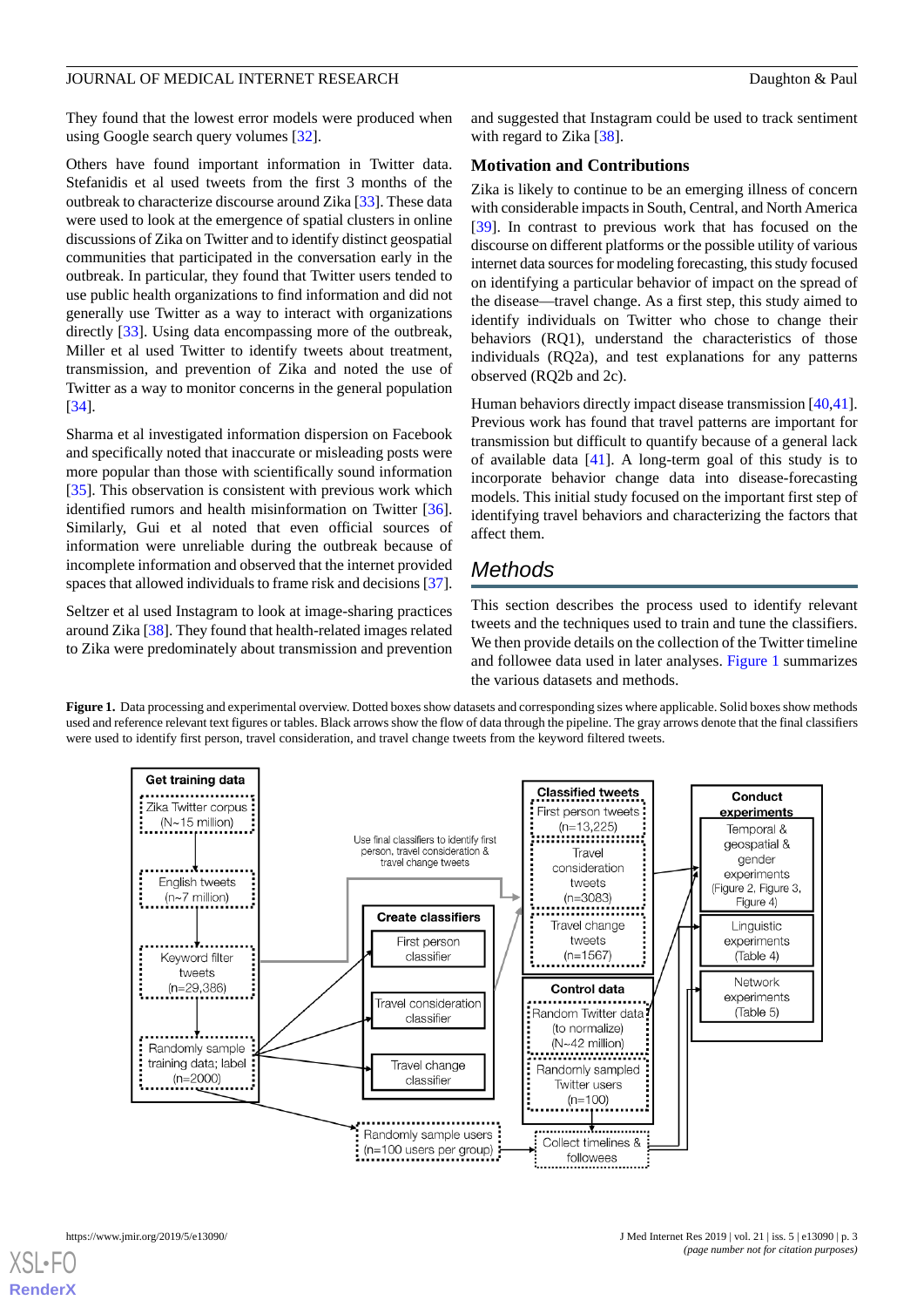#### **Identifying Relevant Tweets**

Our data come from a set of 15 million Zika-related tweets from March 1, 2015, to October 31, 2016, with about 7 million in English, described in Daughton et al [[42\]](#page-14-7). This collection includes all tweets mentioning *Zika* and related terms during this time period.

Qualitatively, we observed that the bulk of these Zika tweets were sharing news or other information, usually with links to external articles. However, we also observed a number of English-language tweets describing personal or shared experiences with Zika, including behavior changes in response to concerns about Zika (eg, changing travel plans or buying a mosquito repellent). This section describes our approach to identifying such personal mentions of travel-related behavior through a pipeline of keyword filtering and supervised machine learning.

#### **Keyword Filtering**

As personal mentions of travel behavior are a very small proportion of the dataset, we first filtered the dataset to provide a subset with a higher fraction of relevant tweets. This is a standard approach in many social media applications to obtain a large enough fraction of relevant instances to build a reasonably balanced training set [\[43](#page-14-8)-[47\]](#page-14-9). In our study, tweets were filtered for those that contained (1) at least one of a set of first-person pronouns to target personal behaviors and (2) at least one of a large set of travel-related terms (see [Multimedia](#page-12-9) [Appendix 1\)](#page-12-9).

To be as comprehensive as possible when constructing the list of travel-related terms, we included all major airlines in the United States and all airlines with flights to South America [[48](#page-14-10)[,49](#page-14-11)]. Twitter handles of the airline, cruise, and travel agency companies, including official Twitter handles as well as handles used for negative feedback, were included. These were manually curated by searching for the company on Twitter and identifying associated handles.

After filtering and excluding retweets, 29,386 English-language tweets matched these criteria.

### **Classification**

After keyword filtering, we still observed a variety of tweet topics in the data. This included mentions of changes in travel, opinions about the Olympics (which were hosted in Brazil during the outbreak), opinions about quarantining travelers, and general worry about Zika. The filters also captured tweets that were neither first person nor about travel, such as the headline, *Spraying Mosquitoes by Plane Ain't Perfect, But It's the Best We've Got for Zika - WIRED*.

To further filter the dataset to tweets of relevance to this study—tweets in which people express that they are personally changing or thinking about changing their travel behavior—we constructed 3 binary classifiers:

- 1. *First person:* Tweets where someone makes their own comment related to Zika in contrast to sharing external content. This can include jokes, opinions, observations, and questions. This category does not include headlines, promotion or solicitation for articles or events, or generic requests for congresspersons to fund Zika.
- 2. *Travel consideration:*First-person tweets that are about the tweeter's travel plans. This can include tweets that explicitly express the desire to change or not change travel, as well as tweets that are concerned but undecided about travel change.
- 3. *Travel change:* Travel consideration tweets that explicitly indicate that the tweeter has changed travel plans or is actively trying to change their travel plans. We also attempted to categorize tweets that explicitly said the user would not change travel, but we were unable to build a reliable classifier (F1=.35) and, therefore, excluded it from this study. Messages such as *I want a refund for my trip* would be labeled as travel change whereas messages such as *I'm interested in your refund policy* would not.

Each category only applies to tweets positively labeled with the previous category—travel consideration tweets must also be first-person tweets, and travel change tweets must also be travel consideration tweets.

#### **Annotation**

To create a training set for learning supervised classifiers, we randomly sampled 2000 English-language tweets from the keyword-filtered dataset and annotated them with the 3 categories above. Furthermore, 2 researchers independently annotated all tweets to measure agreement. As tweets were only labeled for travel consideration and travel change when they were labeled with the previous category, we only calculated agreement for these categories when annotators also agreed on the previous category. This can be interpreted as measuring: in the cases where annotators agreed on first person, what was their agreement on travel consideration?

Examples of each category, frequency, and agreement are shown in [Table 1.](#page-4-0) To create the final set of labeled data, the 2 annotators discussed the disagreements and updated category criteria to resolve disagreements. For example, annotators disagreed on whether promotion or solicitation of articles or events, as well as requests for congresspersons to fund Zika should be in the first-person category. After discussion, we clarified the criteria to exclude those types of tweets. Using these updated criteria, disagreements were resolved, and the final labels were selected.

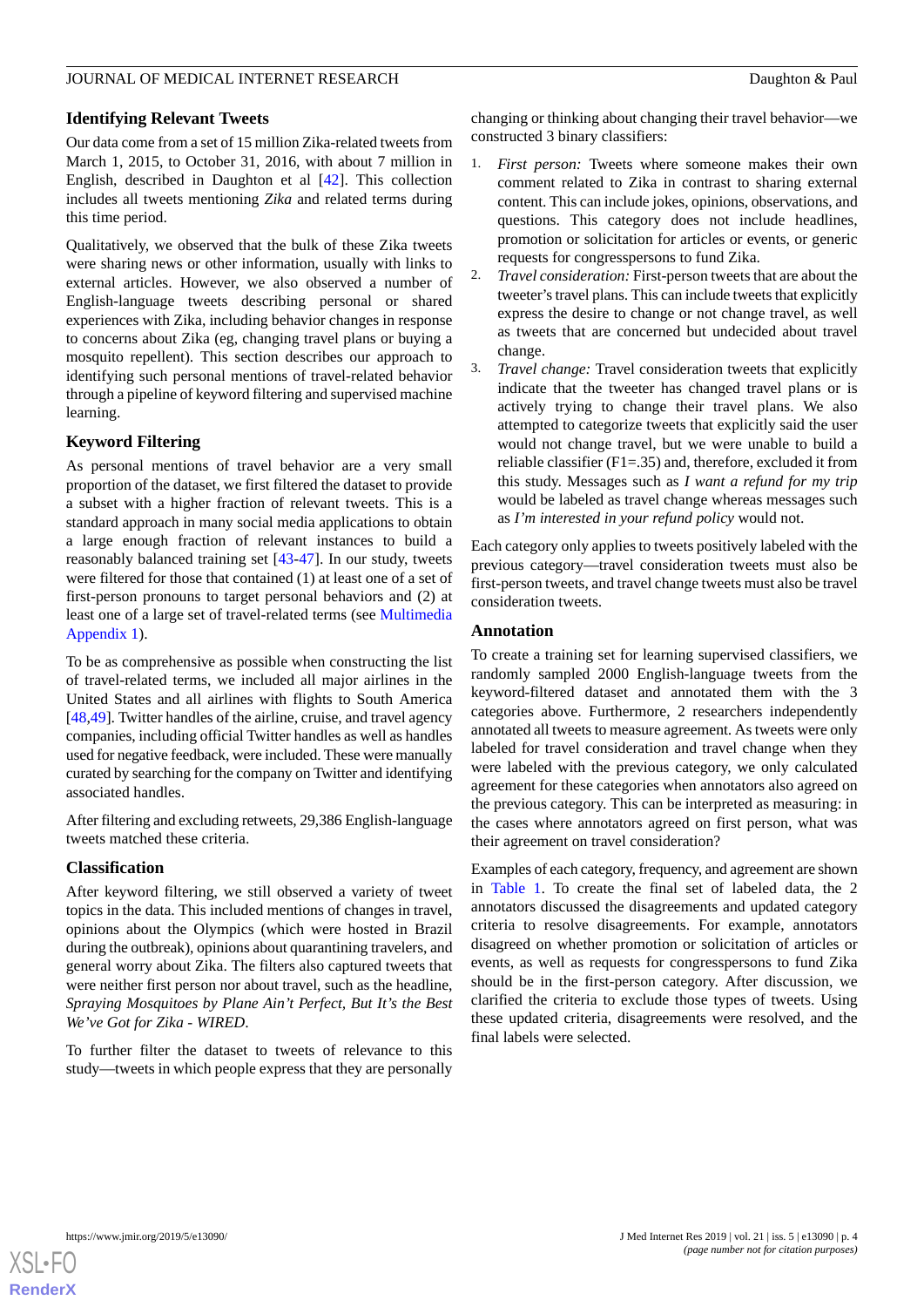<span id="page-4-0"></span>**Table 1.** Label frequency (%), annotator agreement (Cohen's κ), and example tweets for each classification category.

| Category             | Example (paraphrased)                                                  | % $(n/N)$         | κ   |
|----------------------|------------------------------------------------------------------------|-------------------|-----|
| First person         | When Zika explodes after the Olympics, I'm going to say I told you so! | 41.15% (823/2000) | .52 |
| Travel consideration | Thinking about going to Rio for honeymoon. Will I be safe with Zika?   | 17.5% (350/2000)  | .76 |
| Travel change        | So mad I had to cancel my island babymoon because of Zika              | 10.8% (216/2000)  | .66 |

#### **Training and Evaluation**

All classifiers were binary logistic regression classifiers built using the Python package scikit-learn (version 0.19.1) [[50\]](#page-14-12), where the 3 classifiers were used in a pipeline. Binary logistic regression is an attractive method because outputs are easily interpretable and can be easily tuned for optimal precision and recall. Furthermore, this is a common method used in other health surveillance work [\[9](#page-12-10),[51\]](#page-14-13). Twenty percent (400/2000) of the initial dataset was reserved for testing. This is a standard method used in machine learning to avoid overfitting models [[52\]](#page-14-14). On the training data, we used a grid search to learn the best regularization parameter and feature set, using 5-fold cross-validation to measure the validation performance. For all classifiers, we tested features that included 1-, 2-, and 3-grams. Unigrams (1-grams) consistently outperformed longer n-grams or combinations of n-grams. We also experimented with feature selection using a chi-square test in an attempt to improve classifier metrics [[53\]](#page-14-15). The best results were obtained when all features were used (first person and travel consideration) and when the top 70% of features were used (travel change; see [Multimedia Appendix 2\)](#page-12-11). Tweets were preprocessed to remove emojis, punctuation, and consecutive identical characters (eg, vowel elongation) and to replace URLs and usernames with generic tokens.

Performance results on the held-out test data are shown in [Table](#page-4-1) [2.](#page-4-1) Note that the F1 values shown here differ from those shown in [Multimedia Appendix 2](#page-12-11) because [Multimedia Appendix 2](#page-12-11) was generated using cross-validation on the training data, whereas the final metrics were generated using the testing data. We observed that the travel consideration classifier performs the weakest. We also compared the pipeline approach with stand-alone travel consideration and travel change classifiers. However, this method resulted in significantly worse F1 scores (.63 and .65, respectively), and thus, we proceeded with a pipelined approach. The next subsection describes how we account for the cascade of classifier errors in our statistical analyses.

Precision is a measurement of type I error and describes the number of selected items that are actually relevant (percent of those classified positive that are actually positive). Recall, related to type II error, instead describes how many relevant items are selected (percent of positive instances in the full dataset that are classified positive). F1 then combines these 2 metrics, using a harmonic mean, to describe the system overall. We show both F1 using the pipelined approach (the final classifier) as well as the F1 score if each classifier is built independently (see [Table 2\)](#page-4-1).

| Classifier           | Precision | Recall | F1   | F1 (no pipeline) |
|----------------------|-----------|--------|------|------------------|
| First person         | 0.89      | 0.94   | 0.92 | 0.92             |
| Travel consideration | 0.61      | 0.74   | 0.67 | 0.63             |
| Travel change        | 0.66      | 0.81   | 0.73 | 0.65             |

<span id="page-4-1"></span>**Table 2.** Final precision, recall, and F1 of the 3 classifiers.

#### **Statistical Analysis**

Our analyses involve measuring the proportion of tweets classified as the various categories along different dimensions. When appropriate, we have provided CIs of these estimates. Our CIs are based on *bootstrap resampling* [[54\]](#page-14-16), a nonparametric technique that works as follows. A single bootstrapped estimate of the desired statistic (eg, proportion of tweets) is estimated by resampling the dataset with replacement (bootstrapping) and calculating the statistic from the randomly sampled version of the dataset. This is repeated many times (1000 times in our experiments) to construct a distribution of bootstrapped estimates, and the middle 95% of the estimates are taken as a 95% CI for that statistic [\[55](#page-14-17)].

We further modify this approach to account for the uncertainty present in the classifier, using the negative predictive value (NPV) and the positive predictive value (PPV). The NPV is the ratio of true negatives to the sum of true negatives and false negatives whereas the PPV (equivalent to precision in

 $XS$ -FO **[RenderX](http://www.renderx.com/)** classification) is the ratio of true positives to the sum of true positives and false positives (see [[56\]](#page-14-18) for an extensive description of the method). By using this method, we are able to account for the inaccuracies of the individual classifiers and avoid propagating error through the pipeline. We refer to this method as a *weighted bootstrapped CI* in all relevant figures.

#### **Timeline and Followee Collection**

Owing to the widespread attention the Zika outbreak received in the media, we wanted to identify if there are other characteristics that differentiate users who changed or considered changing travel as compared with users who tweeted about Zika but did not discuss travel plans.

Using our labeled training data, we collected a set of 100 users sampled at random for each of the 3 classification categories. To construct comparison groups, we also sampled 100 users from the entire set of English-language Zika tweets, as well as 100 English-language users selected at random from all of Twitter. When sampling, we excluded verified users, as the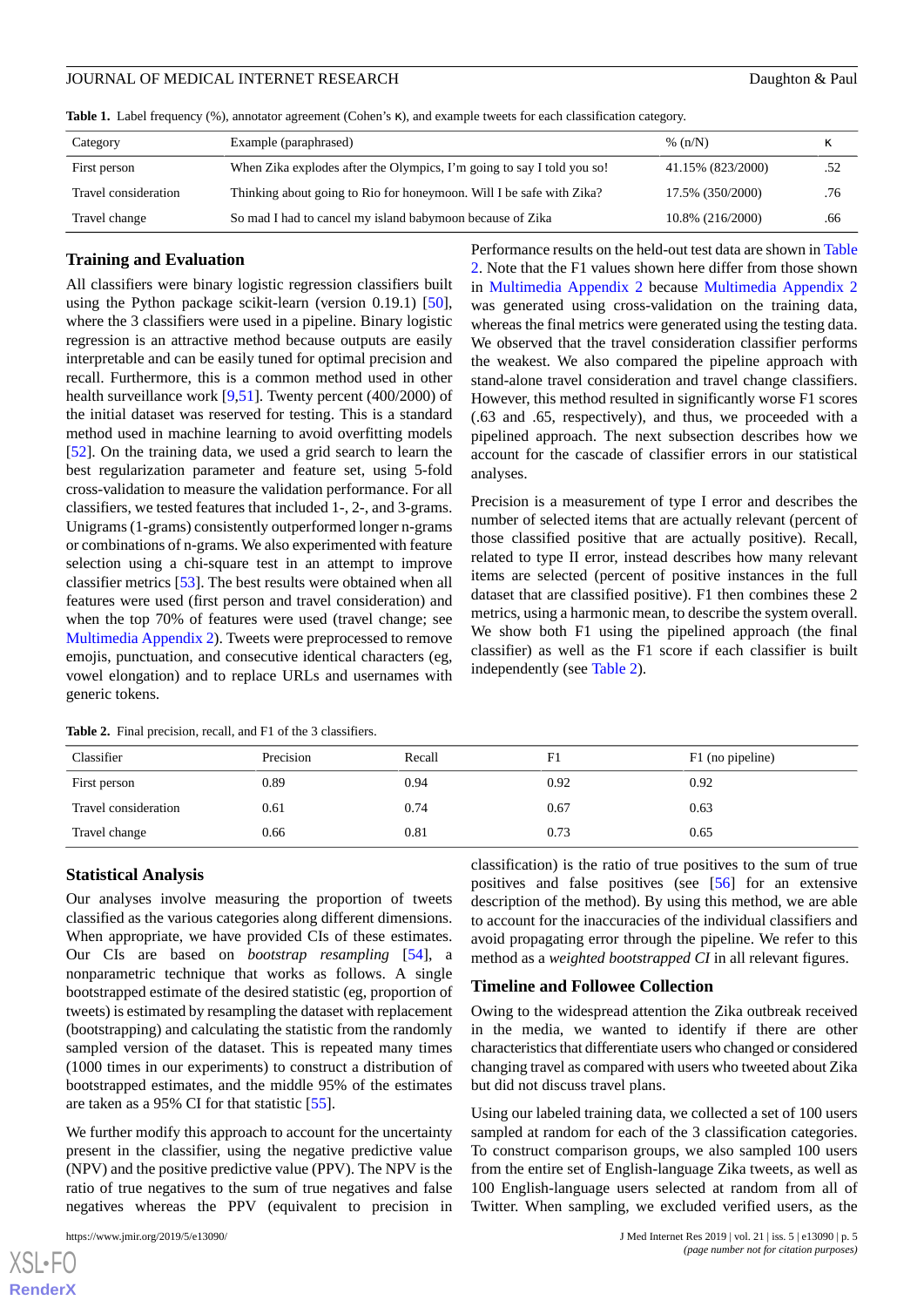inclusion of celebrities and other prolific accounts could bias the results. We then identified 3 sets of 100 users at random for each classifier. For each group, we collected the Twitter timelines of the users and the list of individuals they follow (their *followees*) using Tweepy [[57\]](#page-14-19). These data were downloaded in January 2018.

Owing to Twitter's application programming interface (API) restrictions on user timelines, we were only able to collect the most recent 3200 tweets for each user. This means that we were not able to collect tweets during the time period of the Zika outbreak especially frequently. This could affect the analyses but will be a close approximation as long as these users have not substantially changed their tweeting behavior since 2016. Tweets were preprocessed in the same manner as described in the Classification section.

## *Results*

Applying the classifiers to the keyword-filtered tweets resulted in a final dataset of 13,225 first-person tweets, 3083 travel consideration tweets, and 1567 travel change tweets. This section describes the results of our analyses of these tweets and the users who posted these tweets.

### **Temporal Patterns**

Temporal trends in the 3 datasets are shown in [Figure 2.](#page-6-0) Two major spikes corresponding to important events during the outbreak are evident. The first occurred in February 2016 during the time of initial travel advisories by the WHO and the Centers for Disease Control and Prevention [\[21](#page-13-8)]. The second, more gradual peak occurs in the summer of 2016 and appears to correspond to the summer Olympics in Rio de Janeiro. We noticed an increase in travel change tweets primarily during the initial set of travel advisories, rather than sustained interest in travel throughout the course of the outbreak.

We also explored temporal differences in the destinations of the users' cancelled travel. To do this, we manually labeled the destinations in all 1567 tweets that were classified in the *travel change* category as international or domestic with regard to the United States. Many tweets were not specific about the location of travel plans; we were able to identify 34% of *travel change* destinations. We found 2 distinct peaks in decisions to change travel ([Figure 3](#page-6-1)). International change spikes sharply in conjunction with the initial travel advisories of February 2016, whereas domestic change spikes sharply in August 2016. The latter spike aligns in time with evidence of local Zika transmission in Florida that was first identified in July 2016 [[58\]](#page-14-20) and may also correspond to the increase in cases in US territories such as Puerto Rico [\[59](#page-14-21)]. There is an additional peak in the international change tweets in September 2016. These tweets primarily discuss canceling travel to Singapore, which had started to identify local cases in late August 2016 [[60\]](#page-15-0). Although the volume of tweets is small, they show a timely response to the news that Zika had emerged and was circulating locally, within a week of the initial official Ministry of Health report  $[60]$  $[60]$ .

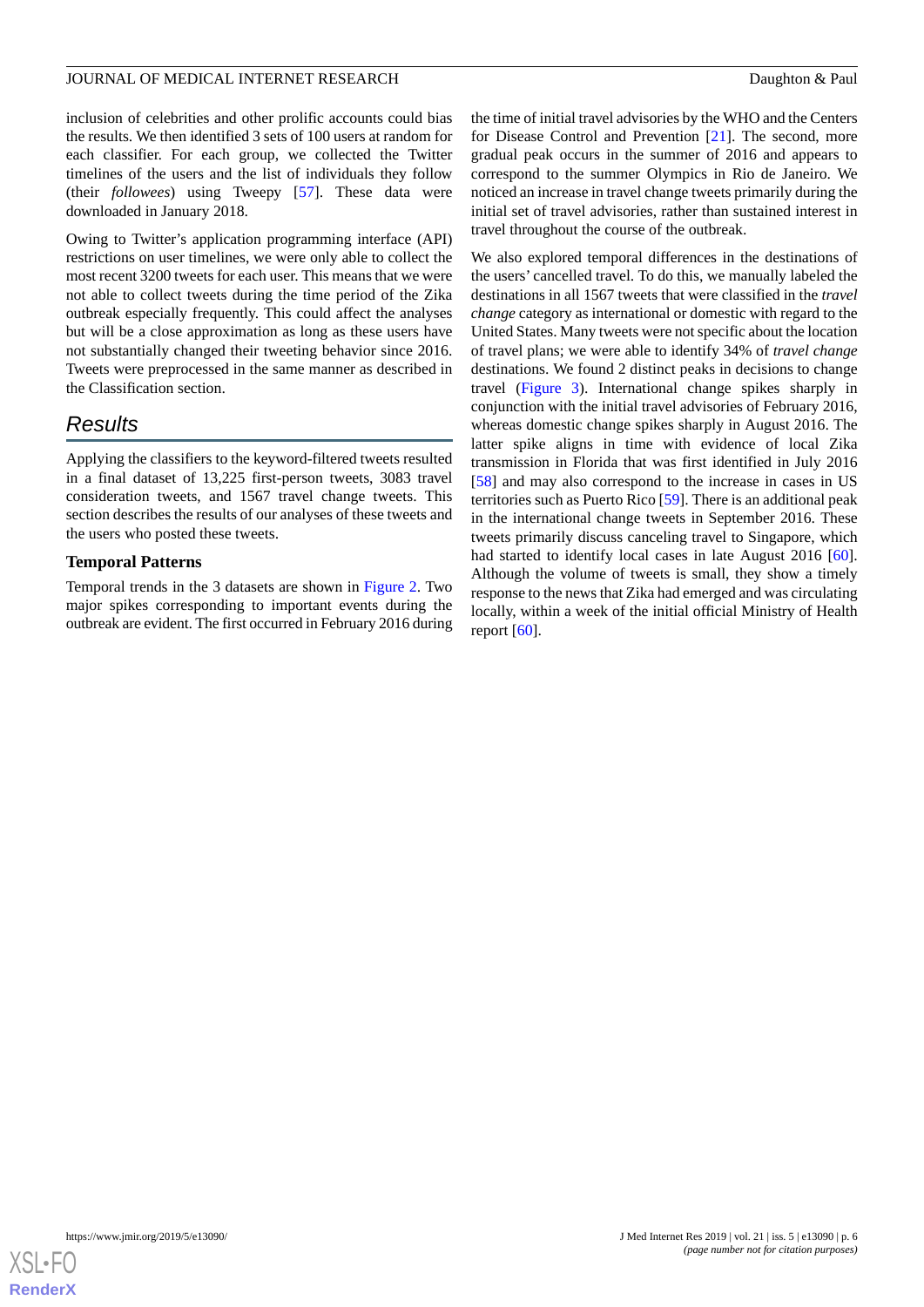<span id="page-6-0"></span>Figure 2. Temporal trends in classifications by week.



<span id="page-6-1"></span>**Figure 3.** Temporal trends in decisions to change international (outside of the United States) and domestic (within the United States) travel.

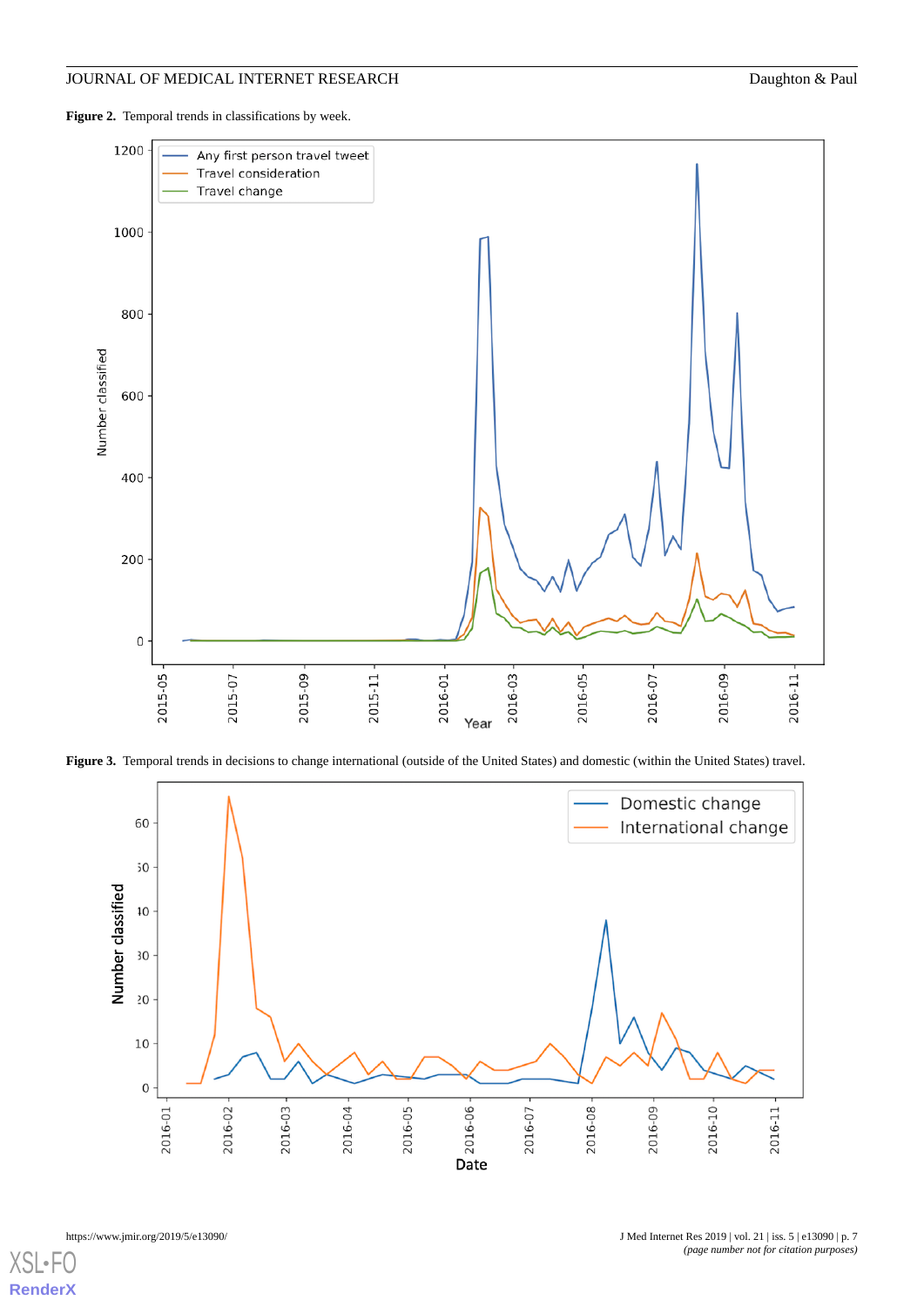#### **Geospatial and Gender Patterns**

#### *Geospatial Variability*

To evaluate spatial trends, we geolocated tweets using Carmen [[61\]](#page-15-1), which resolves tweets to structured locations using geographic coordinates when available and user profile information if not.

We grouped tweets into geographic regions defined by the US Department of Health and Human Services (HHS). HHS Regions are regional groupings of states in the United States that are commonly used to aggregate states for health studies. As the traditional HHS Regions group geographically disparate states together (eg, Hawaii and island territories are grouped with mainland regions), we modified the HHS Regions as follows:

- 1. R1: Connecticut, Maine, Massachusetts, New Hampshire, Rhode Island, Vermont.
- 2. R2: New Jersey, New York.
- 3. R3: Delaware, District of Columbia, Maryland, Pennsylvania, Virginia, West Virginia.
- 4. R4: Alabama, Florida, Georgia, Kentucky, Mississippi, North Carolina, South Carolina, Tennessee.
- 5. R5: Illinois, Indiana, Michigan, Minnesota, Ohio, Wisconsin.
- 6. R6: Arkansas, Louisiana, New Mexico, Oklahoma, Texas.
- 7. R7: Iowa, Kansas, Missouri, Nebraska.
- 8. R8: Colorado, Montana, North Dakota, South Dakota, Utah, Wyoming.
- 9. R9: Arizona, California, Nevada.
- 10. R10: Alaska, Idaho, Oregon, Washington.
- 11. Caribbean Islands: Puerto Rico, US Virgin Islands.
- 12. Pacific Islands: Hawaii, American Samoa, Northern Mariana Islands, Federated States of Micronesia, Guam, Marshall Islands, Republic of Palau.

We ultimately excluded both the Pacific Islands and Caribbean Islands from this analysis because there were not enough tweets classified in these regions (fewer than 50 tweets each).

As tweet volume varies by location, we created a type of per-capita estimate to adjust for the overall popularity of Twitter in each region. We collected a 1% sample of tweets from the Twitter streaming API over approximately 10 nonconsecutive days throughout December 2017 and January 2018 to normalize the estimates (42.1 million tweets). The number of tweets classified from each region was then divided by the total number of tweets from that region in the random sample.

[Figure 4](#page-8-0) shows a wide variation in the weighted volume of tweets across different spatial regions of the United States. Regions 1, 7, 8, and 10 have the highest relative volume of tweets considering and changing travel plans. These regions predominantly consist of landlocked states in the center of the country and include individuals who would have only been at risk of Zika infection if they traveled to an area with local transmission. Interestingly, regions that included states where Zika transmission occurred (Florida—Region 4 and Texas—Region 6) were among the lowest in weighted volume of tweets. It could be that individuals in these locations were not tweeting about travel change because they were at a more acute risk of infection. It is also possible that more granular (eg, state-level) observations are obscured by aggregation to the HHS level.

#### *Gender Variability*

As Zika is primarily a concern for women who are pregnant or trying to become pregnant, we investigated the relative percentage of women tweeting versus men [\(Figure 5\)](#page-8-1). Gender was inferred using the *Demographer* tool [\[62](#page-15-2)], which infers gender of Twitter users with an estimated 94% accuracy based on character n-grams of the persons' names.

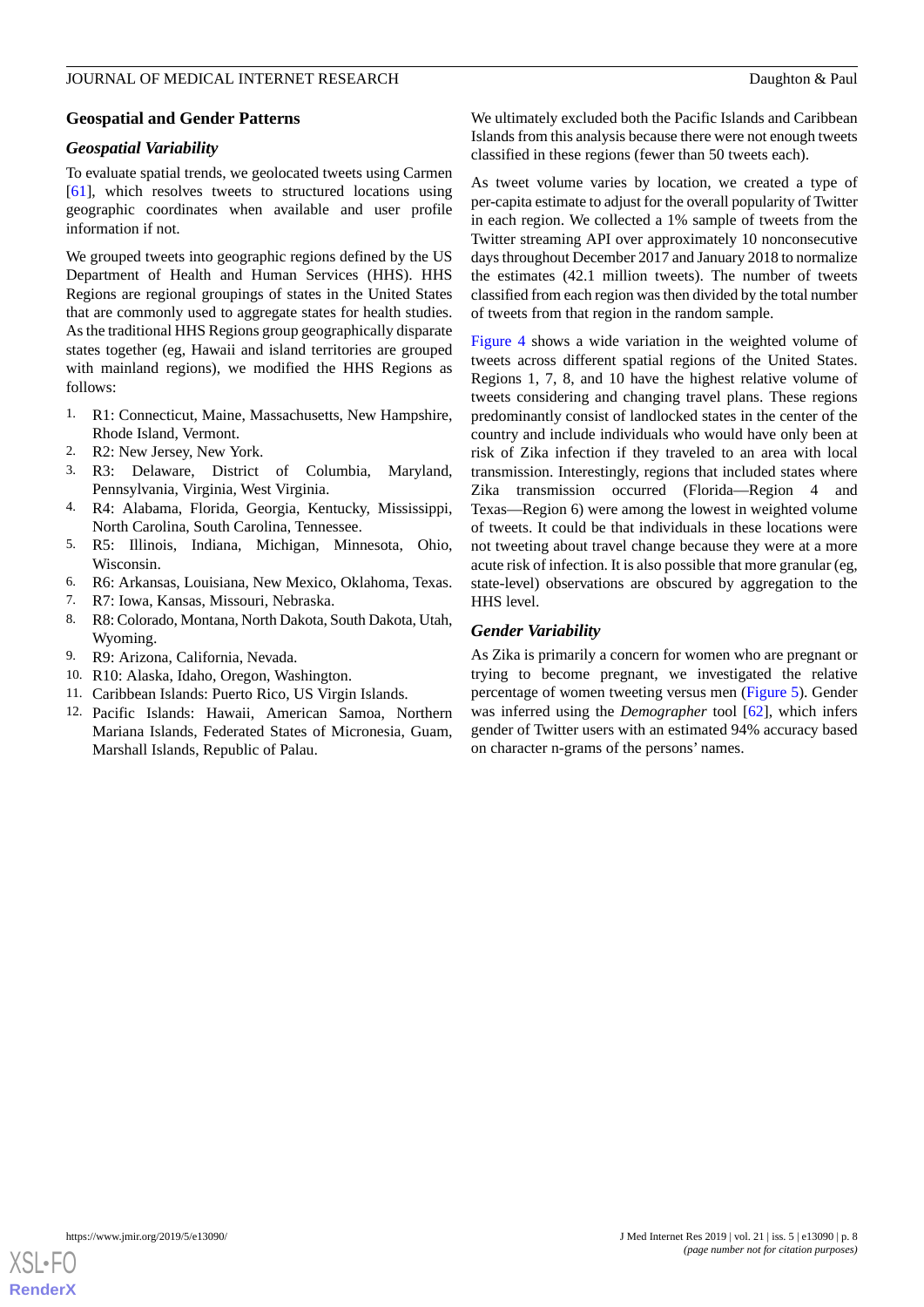<span id="page-8-0"></span>**Figure 4.** Weighted volume of classified tweets by modified US Department of Health and Human Services Region. Bars show median weighted volume. Error bars represent 95% confidence intervals obtained using weighted bootstrapped sampling.



<span id="page-8-1"></span>**Figure 5.** Relative percent of women in a sample of Twitter (red), English Zika dataset (orange), travel consideration dataset (yellow), and the travel change dataset (blue). Bars show 95% weighted bootstrapped confidence intervals.



#### **Linguistic Comparison**

To better understand the factors that contribute to a decision to change travel, we compared the style and content of messages between users in the travel consideration and travel change groups with the random sample of Twitter users. We hypothesized that those who discuss Zika travel are more likely to talk about health in general than typical Twitter users and

[XSL](http://www.w3.org/Style/XSL)•FO **[RenderX](http://www.renderx.com/)**

that those who consider changing travel may have higher levels of fear or anxiety.

We used Linguistic Inquiry Word Count (LIWC) [\[63](#page-15-3)], which maps various English-language terms to linguistic and psychological constructs. We selected a subset of LIWC categories related to our hypotheses (health and anxiety), as well as categories related to various personal concerns as a way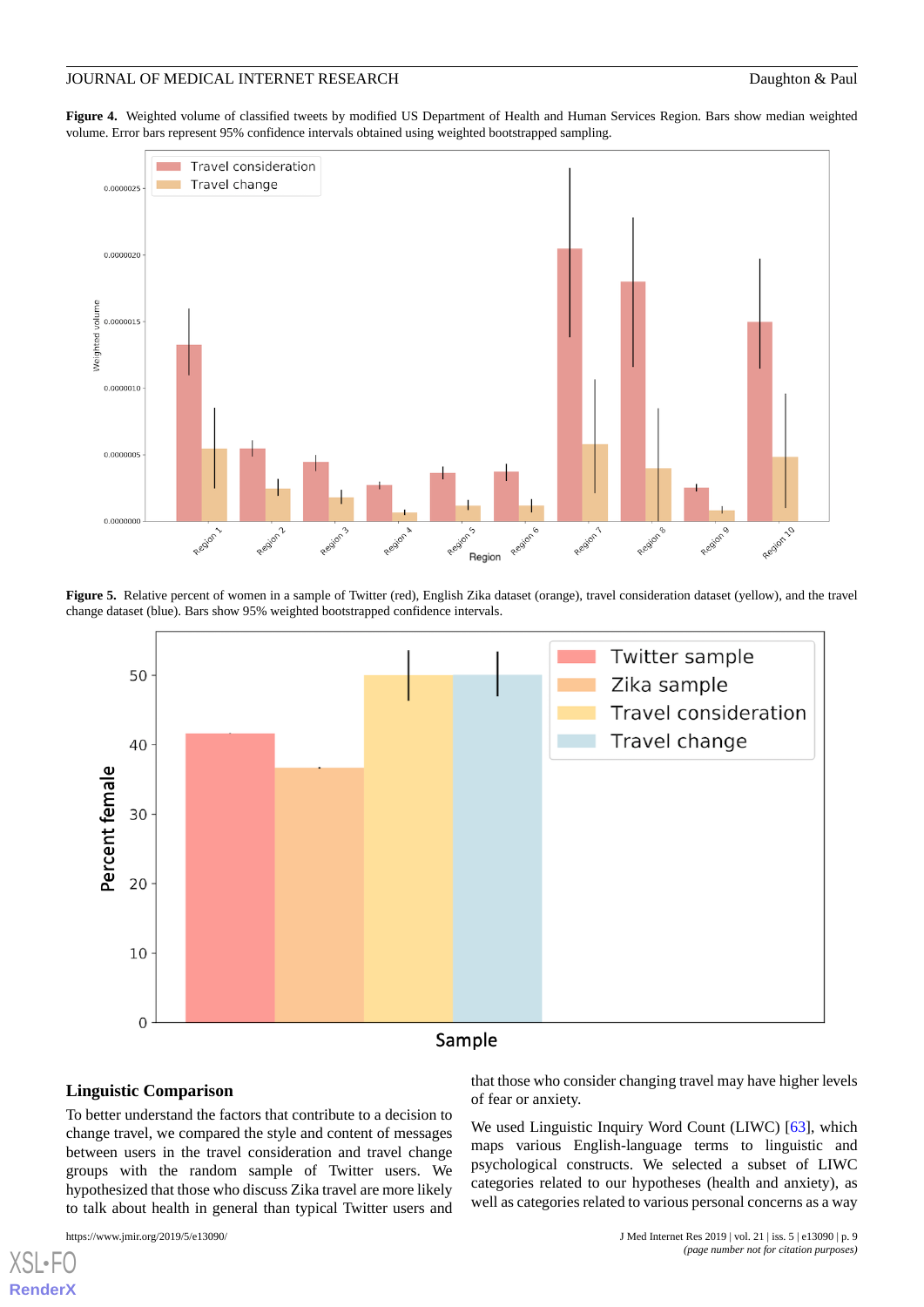of categorizing other general content of discussion. We also created a category specifically for pregnancy- related terms, using the regular expression *pregnan\**, because of the relevance of Zika to a developing pregnancy. Although pregnancy is included in the LIWC biological processes category, that category is much broader than pregnancy specifically.

For each user timeline and each LIWC category, we calculated the percentage of tweets that contain a term from the category. In this calculation, we excluded the tweets mentioning Zika so that the analysis does not reflect the same data used to select users. In addition, we restricted the analysis to timelines with a minimum of 10 tweets across the timeline. Finally, for each category, we calculated the average percentage across all timelines in each user group. The results are shown in [Table 3](#page-9-0).

Compared with a random sample of Twitter users, users who tweeted about changing or considering changing travel in reaction to Zika are significantly more likely to use past and present tense, as well as terms indicating social processes,

perhaps indicating increased planning. Travel consideration users are significantly more likely to use personal pronouns and singular first-person pronouns and were significantly higher in the anxiety category. Travel change users were significantly more likely to use plural first-person pronouns, had higher inhibition, and tweeted more about pregnancy. There are no significant differences between the travel consideration and travel change groups.

Contrary to our expectations, the travel groups do not tweet significantly differently from the overall Twitter population about health or bodily functions. This indicates that the users we identified as part of this behavior change pipeline were uniquely concerned about Zika and did not appear to be generally more aware or interested in discussing health-related topics on social media (with the important exception of pregnancy). It would be useful to explore more on this line of inquiry in future work, as understanding who talks about infectious diseases (and how) is of immediate interest to the disease surveillance community [\[64](#page-15-4)].

<span id="page-9-0"></span>**Table 3.** Average percent of Linguistic Inquiry Word Count category prevalence per group.

| Type                                      | Category                    | All Twitter | Consideration         | Change                |
|-------------------------------------------|-----------------------------|-------------|-----------------------|-----------------------|
| Linguistic processes                      | Personal pronouns           | 0.6080      | $0.7495$ <sup>a</sup> | 0.7501                |
| Linguistic processes                      | 1st singular                | 0.2788      | $0.3673$ <sup>a</sup> | 0.3214                |
| Linguistic processes                      | 1st plural                  | 0.0458      | 0.0699                | $0.0895$ <sup>a</sup> |
| Linguistic processes                      | 3rd singular                | 0.0692      | 0.0699                | $0.0895$ <sup>a</sup> |
| Linguistic processes                      | 3rd plural                  | 0.0474      | 0.0561                | 0.0571                |
| Linguistic processes                      | Past tense                  | 0.1794      | $0.2538$ <sup>a</sup> | $0.2665$ <sup>a</sup> |
| Linguistic processes                      | Future tense                | 0.0648      | 0.0842                | 0.0871                |
| Linguistic processes                      | Present tense               | 0.6053      | $0.7711$ <sup>a</sup> | $0.7947$ <sup>a</sup> |
| Psychological processes                   | Social processes            | 0.7181      | 0.8867                | 0.9760                |
| Psychological processes                   | Affective processes         | 0.6648      | 0.7362                | 0.7587                |
| Psychological processes                   | Positive emotion            | 0.4323      | 0.5106                | 0.5105                |
| Psychological processes                   | Negative emotion            | 0.2290      | 0.2225                | 0.2440                |
| Psychological processes                   | Anxiety                     | 0.0246      | $0.0364$ <sup>a</sup> | 0.0331                |
| Psychological processes                   | Tentativeness               | 0.1556      | 0.2019                | 0.2075                |
| Psychological processes                   | Certainty                   | 0.1203      | 0.1437                | 0.1375                |
| Psychological processes                   | Inhibition                  | 0.0470      | 0.0633                | $0.0680$ <sup>a</sup> |
| Psychological processes                   | <b>Biological processes</b> | 0.2230      | 0.2712                | 0.2401                |
| Psychological processes                   | Body                        | 0.0705      | 0.0787                | 0.0674                |
| Psychological processes                   | Health                      | 0.0495      | 0.0744                | 0.0734                |
| Psychological processes                   | Sexual                      | 0.0857      | 0.0648                | 0.0526                |
| Other (non-Linguistic Inquiry Word Count) | Pregnancy                   | 0.0004      | 0.0106                | 0.0016 <sup>a</sup>   |

<sup>a</sup>Instances where there are significant differences from the random sample. Significance is estimated using an unpaired 2-sided *t* test with a significance level of *P*<.05 after Bonferroni correction.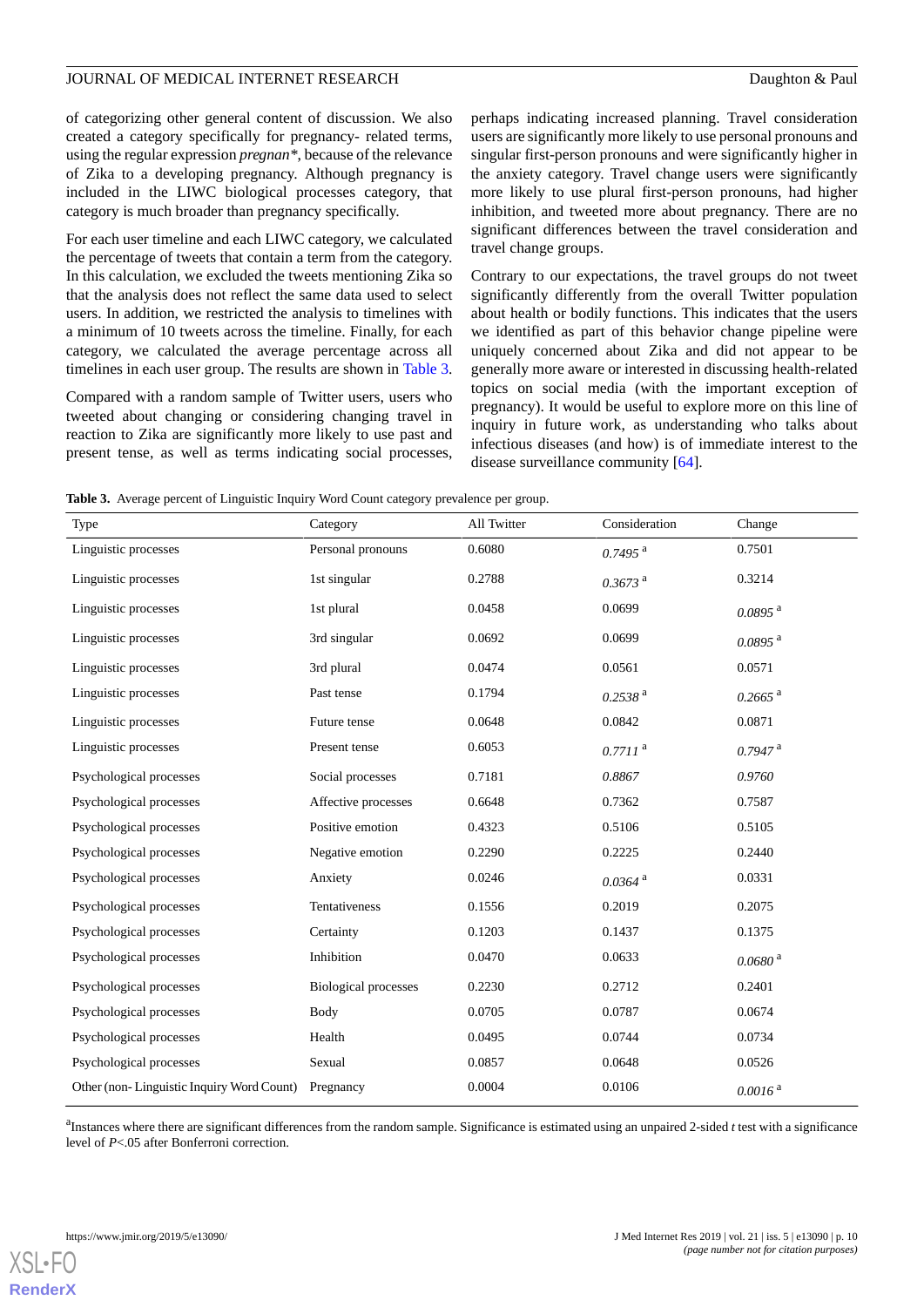#### **Network Comparison**

As a final experiment, we look at the number of followees each of the randomly selected users had that were also present elsewhere in the Zika dataset—that is, the accounts a user follows that had at least one Zika-related tweet. [Table 4](#page-10-0) shows the number of Zika followees in each group as well as the number of tweets those followees tweeted that were about Zika. We calculate both the raw counts as well as normalized counts in which we divide the number of Zika followees and number of Zika tweets by each user's total number of followees. This allows us to measure both the raw number of Zika tweets an individual could have been exposed to and the relative likelihood of exposure based on the proportion of their feeds that contained Zika content.

<span id="page-10-0"></span>Although it is impossible to replicate Twitter's algorithm for showing information on the timeline, we have the unique

capability to look at network effects because we have 100% of the tweets during the time period that explicitly mentions either *zika* or *zikv*. We reasoned that individuals who have many followees who appear in the Zika corpus (ie, they follow accounts that are also tweeting about Zika) were more likely to have tweets about Zika appear in their feed. If we were to find that individuals who follow many accounts that appear in the dataset are more likely to appear in the travel change group, we would then further question the role that Twitter plays in catalyzing and informing decisions about behavior change.

Indeed, we did find that those individuals who considered or changed their travel plans had a higher number of followees and tweets that they could have been exposed to in the sample. Although the travel groups had higher counts under every metric when compared with the control group, the difference is only significant under the normalized metrics.

**Table 4.** The number of followees an individual user has who are also in the dataset, and the number of tweets that followees tweeted that are also in the dataset. We normalized to the number of total followees for each individual. Values in italics are significant (*P*≤.05).

| Metric                           | All Twitter, median (95% CI) | Consideration, median (95% CI) | Change, median (95% CI) |
|----------------------------------|------------------------------|--------------------------------|-------------------------|
| Number of followees (raw)        | 92.8 (58.3-135.4)            | $111.6(71.1-170.9)$            | 122.2 (82.3-177.4)      |
| Number of followees (normalized) | $0.08(0.06-0.11)$            | $0.15(0.12-0.17)$              | $0.17(0.14-0.20)$       |
| Number of tweets (raw)           | 93.6 (56.2-141.2)            | $111.3(67.7-169.8)$            | 122.7 (79.6-179.0)      |
| Number of tweets (normalized)    | $1.71(1.02-2.62)$            | $5.7(3.41 - 8.74)$             | $7.99(3.47-14.98)$      |

## *Discussion*

#### **Principal Findings**

In an age where infectious diseases are emerging and re-emerging rapidly [\[65](#page-15-5)], the ability to identify groups of individuals who might be at increased risk of contracting or contributing to the spread of infection can inform methods of risk communication, infectious disease interventions, and policies at a broader level.

We present supervised classifiers that identify evidence of behavior changes with regard to concerns and changes in travel plans owing to Zika on Twitter. Although previous work has observed that individuals mention protective health behaviors on social media [\[10](#page-12-8)], to the best of our knowledge, this is the first work to study a specific behavior change in depth. We examined temporal and demographic patterns in travel behaviors, as well as psycholinguistic markers and information exposure (as approximated through lexical and network analyses, respectively) of individuals changing behavior compared with a randomly sampled control group. More concretely, we considered 4 research questions. Their respective conclusions are discussed below.

*RQ1: Can we identify individuals who report they changed travel behavior in response to Zika?* We conclude that tweets about changing travel and considering changing travel can be identified with high recall. Furthermore, we are able to account for the comparatively lower precision achieved here using our weighted bootstrap resampling method.

*RQ2(a): Are there temporal, geospatial, or gender-based patterns in users who change their behavior?* We observed

temporal patterns in travel consideration and travel change tweets, including the destination of travel, which correspond to important events in the Zika outbreak. We are encouraged that temporal trends correspond with events that we would expect to be reflected in this data stream.

We additionally find significant differences in the gender distribution of users tweeting about travel consideration and change compared with the general population of Twitter. In particular, we find that the relative proportion of women engaging in conversation indicating travel change behaviors on Twitter is higher than men. This, in combination with the results of RQ2(b) discussed below, is evidence that pregnancy was playing a role in these considerations.

For comparison with existing knowledge on this subject, we discuss 2 small surveys (85 and 121 participants) conducted in New York (NY) [[66\]](#page-15-6) and Miami [[67\]](#page-15-7) about the knowledge around Zika and travel and included related questions about behaviors. In NY, researchers found that roughly a third of women surveyed were not aware of the travel advisories in place during their travel, almost half were not aware that Zika was being transmitted in the location that they traveled to, and a relatively large number (about one-third) did not know they were pregnant at the time of travel [\[66](#page-15-6)]. In Miami, the vast majority of respondents were aware of Zika and reported that they changed their behaviors to avoid the disease; however, only 27% were aware that they were at risk of infection where they lived [\[67](#page-15-7)]. Although these survey data exclude men, they do find evidence that women were aware of the disease and that some women (though not all) took measures like changing travel plans to avoid exposure to the disease. Indeed, these surveys

```
XS\cdotFC
RenderX
```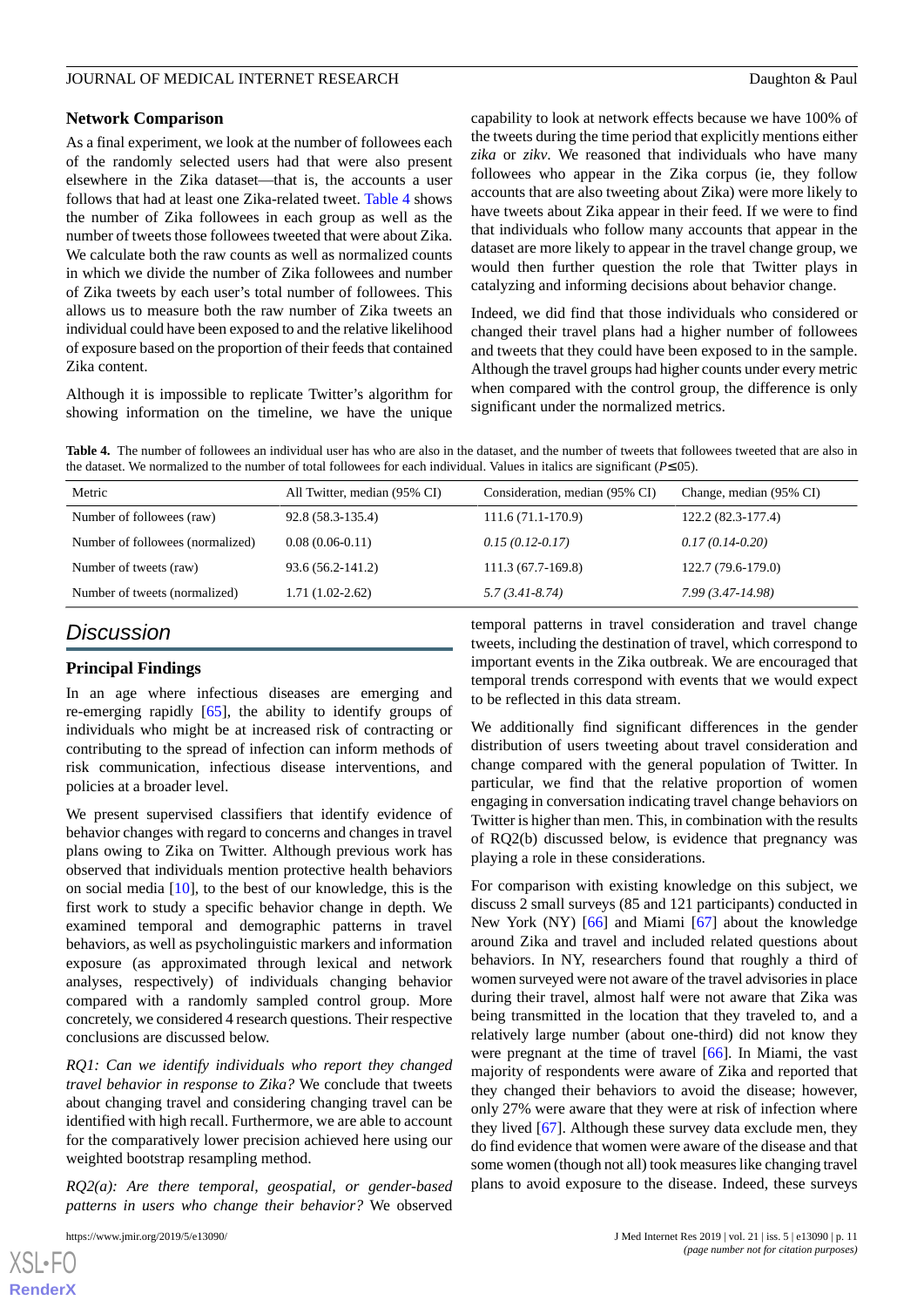highlight the importance of more work in this area to further understand behavior changes over larger spatiotemporal regions.

*RQ2(b): Are there linguistic differences in messages posted by these individuals compared with users selected at random from Twitter?* We found that users in the travel categories do not appear to tweet more often about health than Twitter users in general. However, travel change users do tweet more often about pregnancy, which suggests this may be a factor in considering travel changes. In addition, travel consideration users tweet words associated with anxiety more than the general population.

*RQ2(c): Are individuals who change their behavior exposed to more information about Zika?* Travel consideration and change users have a statistically higher fraction of Zika-related followees and tweets in the sample, indicating that these users had greater exposure to Zika-related information. This is evidence that exposure to information about Zika may play a role in this decision-making process.

#### **Limitations**

There are several limitations of the data and our methodology that must also be considered. First, it is known that Twitter is a demographically biased data source [\[68](#page-15-8)] and as such may not be representative of the broader population. However, this research contributes to the vast literature that uses the Twitter platform to understand health behaviors [\[4](#page-12-3),[10](#page-12-8)[,69](#page-15-9)]. The data are additionally biased in that data only includes tweets in English, which are predominately from the United States. However, we note that data from the United States are appropriate for studying travel behaviors because there was minimal Zika transmission in the United States, as the mosquito vector is absent in the majority of the country. As such, the main method of exposure was through travel to locations with local transmission. We believe our framework could be applied to other behaviors that are only applicable in places with local transmission, such as the use of mosquito repellent, but the classifiers would need to be trained in other languages such as Latin American Spanish.

Second, we recognize the lack of external validity owing to the absence of comparable ground truth data. We view this as a motivation for this research, where findings from this study can be viewed as hypotheses to test with future experiments. It is well known that human behaviors directly impact disease transmission [[40](#page-14-5)[,41](#page-14-6),[70\]](#page-15-10). For example, Lau et al find that the Severe Acute Respiratory Syndrome epidemic changed individuals' travel patterns [\[71](#page-15-11)], and substantial research has shown that beliefs and behaviors about vaccinations dramatically impact disease occurrence [\[72\]](#page-15-12). However, travel-related research data are currently sparse [\[41](#page-14-6)]. Although we cannot say that the findings from this research are generalizable, the fact that they exist on Twitter is evidence they do exist. As such, these data can be viewed as motivations for larger survey experiments to confirm the findings and to evaluate if Twitter is a viable alternative data stream. Future work could also aim to validate behavior estimates indirectly by verifying their utility in an external task such as disease forecasting.

Third, machine learning classifiers introduce error [[73\]](#page-15-13), which could be further amplified by using a pipeline approach. However, we use weighted bootstrap sampling to appropriately

account for these errors in downstream analyses. As our results showed significant differences even after accounting for errors, we did not make it a priority to build the best possible classifier in this work, but instead relied on standard tools.

Finally, there are some limitations of our labeled dataset. It is relatively small compared with some previous work. We specifically chose not to scale up the annotation process with crowdsourcing [\[74](#page-15-14)] so that the annotations were done by researchers with domain expertise. However, it is possible that a larger training set could lead to better classifier performance. Similarly, our ability to identify statistically significant differences between user groups is limited by having only 100 timelines per group. However, the rate limits of the Twitter API make it difficult to collect large numbers of user timelines. Furthermore, although small sample sizes may affect the power of the analyses, this does not affect the correctness of the approach, which correctly constructs CIs.

In addition, the labeling criteria we used could introduce bias. In particular, we can only capture people who explicitly state that they are canceling travel and that they are doing so because of Zika. Research in this field is limited, but initial work on self-reports of cold and flu illness indicates that it is rare for individuals to tweet about their health concerns [[77\]](#page-15-15), and it is currently unknown how this could bias the distribution of labels. However, the experiments presented here do not try to measure overall levels of travel cancellation because of these issues. Instead, we focus on comparisons across groups, which are valid if these data biases are consistent across groups (eg, gender and geography).

#### **Implications**

The results of this study show that people do describe first-person behavior changes on Twitter and that such tweets can be classified and analyzed at scale. In particular, we find that our behavior change classifier produces a dataset that corresponds to events during the outbreak and shows evidence of geographic and gender-based differences in the behavior change.

These data support hypotheses that social media can play a role in an individual's health choices. Other research has shown that an important predictor of population health is knowledge and that this knowledge can be disproportionate across different geographical areas based on access to health care expertise [\[75](#page-15-16)]. Research on ways in which social media can facilitate promotion of accurate and important health messages, thus, has clear applications.

Eventually, we envision these types of algorithms being used within the disease surveillance community. There is substantial previous work using internet data to gather traces of information about individuals' health to monitor and forecast infectious disease outbreaks (eg, search query volumes used for Google Flu Trends). In principle, social media–derived data about behaviors that affect the spread of disease could be incorporated into forecasting models to better describe disease transmission dynamics. As part of this study, we plan to eventually incorporate this type of data into such models.

```
XS\cdotFC
RenderX
```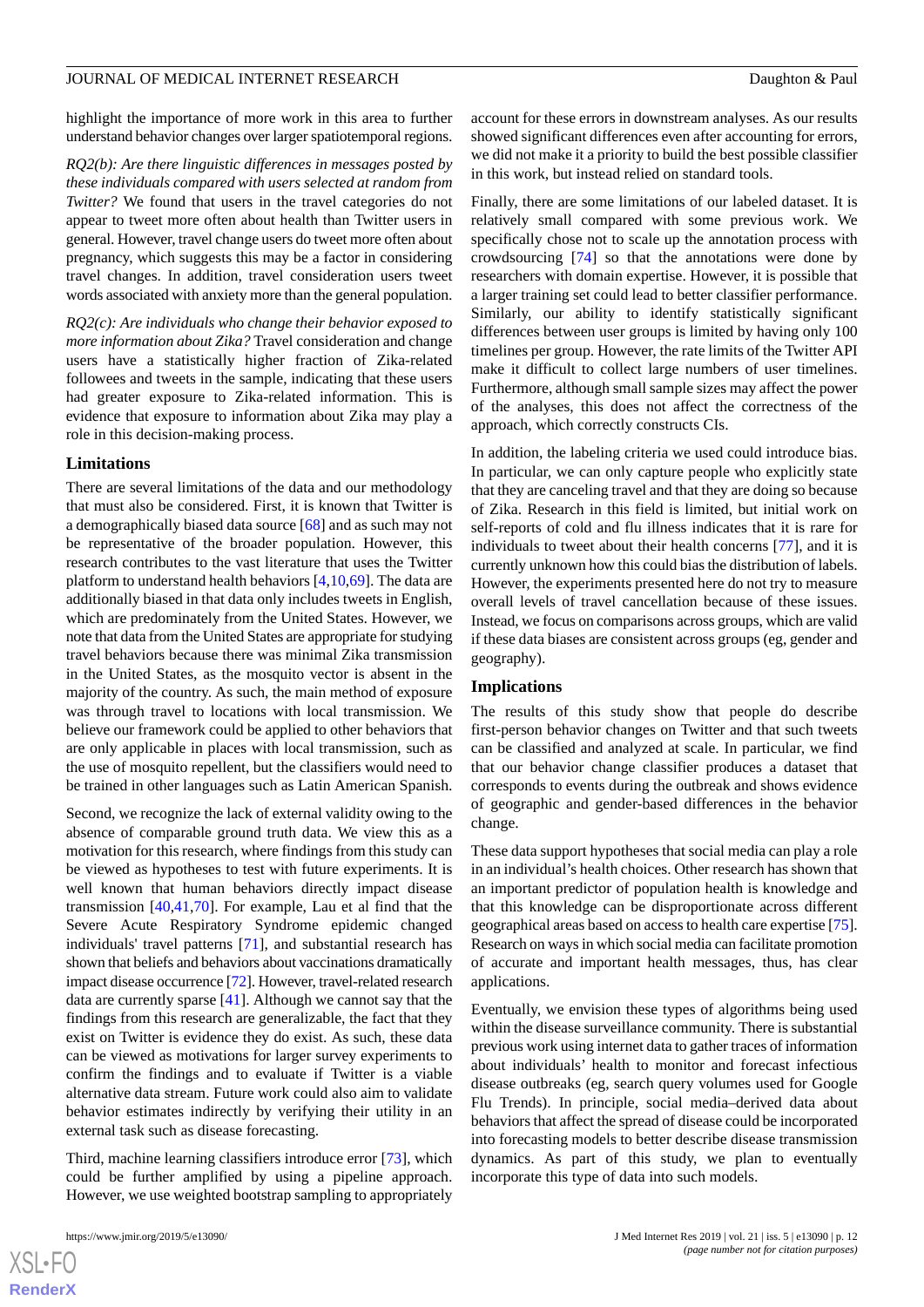In addition to monitoring and forecasting, data and conclusions from studies such as this work can inform preventative health messaging. Previous research has found that the ways infectious diseases are framed contribute in important ways to the public perception of the event's severity [\[76](#page-15-17)]. Gui et al describe the way in which individuals frame their personal risk from Zika amid uncertain or unclear public health recommendations [[37\]](#page-14-2). They noted that even official sources of information were unreliable during the outbreak because of incomplete

information and observed that the internet provided spaces that allowed individuals to frame risk and decisions [\[37](#page-14-2)]. We qualitatively observed in our data that there were many instances of individuals who were at low risk of complications resulting from Zika but were highly concerned about their personal risk from Zika. Future work in understanding how individuals frame personal risk from infectious diseases could contribute to our understanding of ways to improve public health risk communication.

#### **Acknowledgments**

ARD and MJP conceptualized the work, developed methodology, wrote associated software, performed the analyses and wrote and edited the original manuscript. MJP provided supervision and project administration.

The LANL publication number is LA-UR-18-24423.

#### **Conflicts of Interest**

<span id="page-12-9"></span>MJP serves on the advisory board to Sickweather, a company that uses social media to forecast illness.

### **Multimedia Appendix 1**

<span id="page-12-11"></span>Travel-related keywords used to filter tweets.

[[DOCX File, 14KB-Multimedia Appendix 1\]](https://jmir.org/api/download?alt_name=jmir_v21i5e13090_app1.docx&filename=0a106cdc958b7f634e2496b913c26363.docx)

#### **Multimedia Appendix 2**

Cross-validated F1 scores for classifiers stratified by n-gram range and percentage of features used (based on chi-square).

<span id="page-12-0"></span>[[DOCX File, 20KB-Multimedia Appendix 2\]](https://jmir.org/api/download?alt_name=jmir_v21i5e13090_app2.docx&filename=e9bd3ae3ad3d01dbb5952f4399c4edf4.docx)

#### <span id="page-12-1"></span>**References**

- <span id="page-12-2"></span>1. Paul MJ, Dredze M. Social monitoring for public health. In: Marchionini G, editor. Synthesis Lectures on Information Concepts, Retrieval, and Services. USA: Morgan & Claypool; Aug 31, 2017:1-183.
- <span id="page-12-4"></span><span id="page-12-3"></span>2. Chou WS, Hunt YM, Beckjord EB, Moser RP, Hesse BW. Social media use in the United States: implications for health communication. J Med Internet Res 2009;11(4):e48 [[FREE Full text\]](http://www.jmir.org/2009/4/e48/) [doi: [10.2196/jmir.1249](http://dx.doi.org/10.2196/jmir.1249)] [Medline: [19945947\]](http://www.ncbi.nlm.nih.gov/entrez/query.fcgi?cmd=Retrieve&db=PubMed&list_uids=19945947&dopt=Abstract)
- 3. Hawn C. Take two aspirin and tweet me in the morning: how Twitter, Facebook, and other social media are reshaping health care. Health Aff (Millwood) 2009;28(2):361-368. [doi: [10.1377/hlthaff.28.2.361\]](http://dx.doi.org/10.1377/hlthaff.28.2.361) [Medline: [19275991\]](http://www.ncbi.nlm.nih.gov/entrez/query.fcgi?cmd=Retrieve&db=PubMed&list_uids=19275991&dopt=Abstract)
- <span id="page-12-5"></span>4. Paul M, Dredze M. You are what you tweet: analyzing Twitter for public health. ICWSM 2011:1-8 [[FREE Full text\]](https://www.cs.jhu.edu/~mdredze/publications/twitter_health_icwsm_11.pdf)
- <span id="page-12-6"></span>5. Bakal G, Kavuluru R. On Quantifying Diffusion of Health Information on Twitter. 2017 Feb Presented at: 2017 IEEE EMBS International Conference on Biomedical & Health Informatics (BHI); February 16-19, 2017; Orlando, Florida, USA p. 485-488 URL: <http://europepmc.org/abstract/MED/28736772> [doi: [10.1109/BHI.2017.7897311\]](http://dx.doi.org/10.1109/BHI.2017.7897311)
- <span id="page-12-7"></span>6. Ji X, Chun S, Geller J. Monitoring Public Health Concerns Using Twitter Sentiment Classifications. In: Proceedings of the 2013 IEEE International Conference on Healthcare Informatics. 2013 Presented at: ICHI'13; September 9-11, 2013; Philadelphia, PA, USA p. 335-344. [doi: [10.1109/ICHI.2013.47](http://dx.doi.org/10.1109/ICHI.2013.47)]
- <span id="page-12-10"></span>7. Kanhabua N, Nejdl W. Understanding the Diversity of Tweets in the Time of Outbreaks. In: Proceedings of the 22nd International Conference on World Wide Web. 2013 Presented at: WWW'13 Companion; May 13-17, 2013; Rio de Janeiro, Brazil. [doi: [10.1145/2487788.2488172](http://dx.doi.org/10.1145/2487788.2488172)]
- <span id="page-12-8"></span>8. Culotta A. Towards detecting influenza epidemics by analyzing Twitter messages. In: Proceedings of the First Workshop on Social Media Analytics. 2010 Presented at: SOMA'10; July 25-28, 2010; Washington DC, District of Columbia. [doi: [10.1145/1964858.1964874](http://dx.doi.org/10.1145/1964858.1964874)]
- 9. Paul MJ, Dredze M, Broniatowski D. Twitter improves influenza forecasting. PLoS Curr 2014;6:1-12 [\[FREE Full text](http://dx.doi.org/10.1371/currents.outbreaks.90b9ed0f59bae4ccaa683a39865d9117)] [doi: [10.1371/currents.outbreaks.90b9ed0f59bae4ccaa683a39865d9117](http://dx.doi.org/10.1371/currents.outbreaks.90b9ed0f59bae4ccaa683a39865d9117)] [Medline: [25642377\]](http://www.ncbi.nlm.nih.gov/entrez/query.fcgi?cmd=Retrieve&db=PubMed&list_uids=25642377&dopt=Abstract)
- 10. Signorini A, Segre AM, Polgreen PM. The use of Twitter to track levels of disease activity and public concern in the U.S. during the influenza A H1N1 pandemic. PLoS One 2011;6(5):e19467 [\[FREE Full text](http://dx.plos.org/10.1371/journal.pone.0019467)] [doi: [10.1371/journal.pone.0019467](http://dx.doi.org/10.1371/journal.pone.0019467)] [Medline: [21573238](http://www.ncbi.nlm.nih.gov/entrez/query.fcgi?cmd=Retrieve&db=PubMed&list_uids=21573238&dopt=Abstract)]
- 11. Lampos V, Cristianini N. Tracking the flu pandemic by monitoring the social web. 2010 Presented at: 2nd International Workshop on Cognitive Information Processing; June 14-16, 2010; Elba Island, Italy. [doi: [10.1109/CIP.2010.5604088](http://dx.doi.org/10.1109/CIP.2010.5604088)]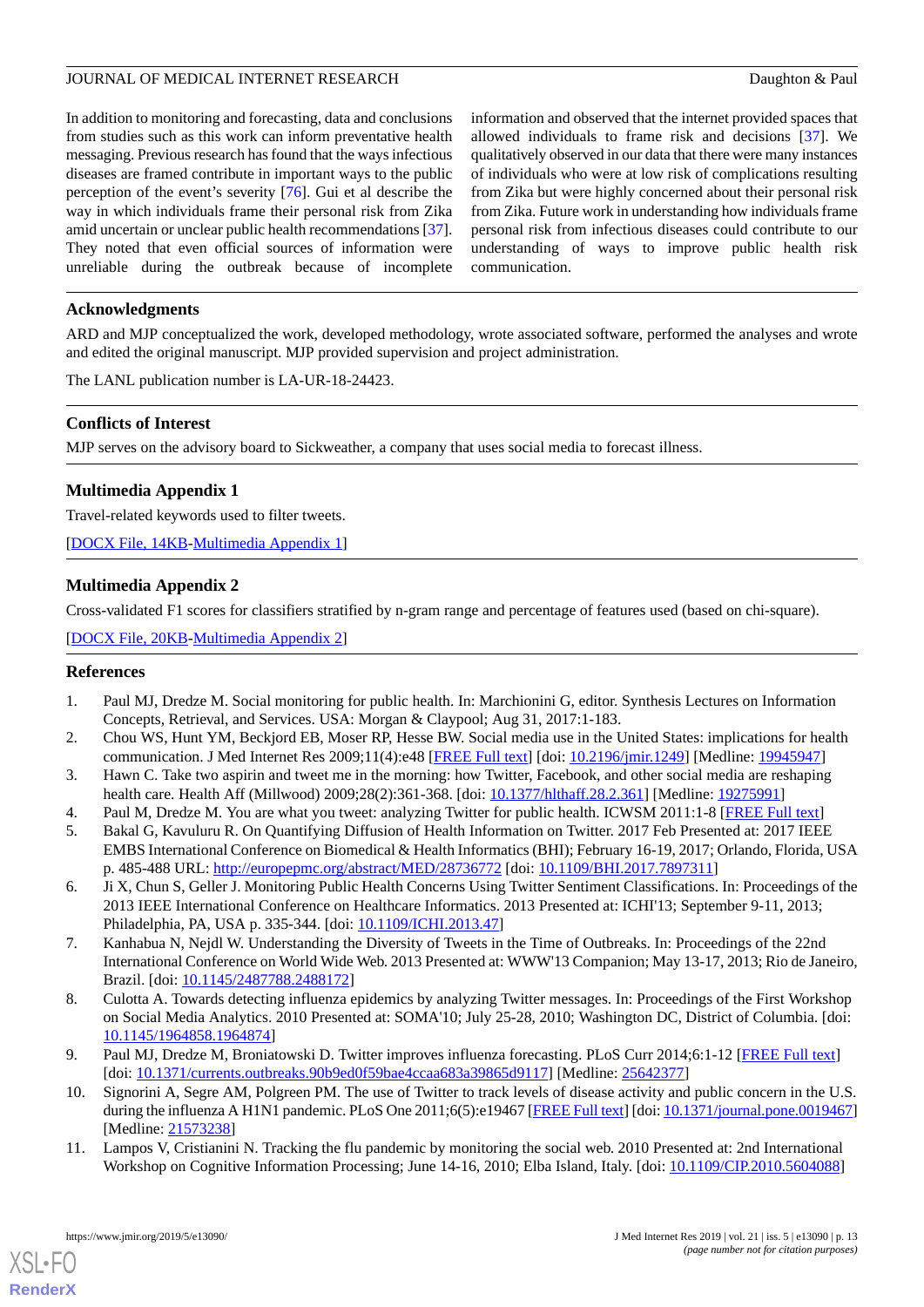- <span id="page-13-0"></span>12. Brownstein JS, Freifeld CC, Chan EH, Keller M, Sonricker AL, Mekaru SR, et al. Information technology and global surveillance of cases of 2009 H1N1 influenza. N Engl J Med 2010 May 6;362(18):1731-1735 [\[FREE Full text\]](http://europepmc.org/abstract/MED/20445186) [doi: [10.1056/NEJMsr1002707](http://dx.doi.org/10.1056/NEJMsr1002707)] [Medline: [20445186\]](http://www.ncbi.nlm.nih.gov/entrez/query.fcgi?cmd=Retrieve&db=PubMed&list_uids=20445186&dopt=Abstract)
- <span id="page-13-1"></span>13. Generous N, Fairchild G, Deshpande A, del Valle SY, Priedhorsky R. Global disease monitoring and forecasting with Wikipedia. PLoS Comput Biol 2014 Nov;10(11):e1003892 [[FREE Full text\]](http://dx.plos.org/10.1371/journal.pcbi.1003892) [doi: [10.1371/journal.pcbi.1003892](http://dx.doi.org/10.1371/journal.pcbi.1003892)] [Medline: [25392913](http://www.ncbi.nlm.nih.gov/entrez/query.fcgi?cmd=Retrieve&db=PubMed&list_uids=25392913&dopt=Abstract)]
- <span id="page-13-2"></span>14. Gomide J, Veloso A, Meira W. Dengue Surveillance Based on a Computational Model of Spatio-temporal Locality of Twitter. In: Proceedings of the 3rd International Web Science Conference. 2011 Presented at: WebSci'11; June 15-17, 2011; Koblenz, Germany.
- <span id="page-13-4"></span><span id="page-13-3"></span>15. Carneiro HA, Mylonakis E. Google trends: a web-based tool for real-time surveillance of disease outbreaks. Clin Infect Dis 2009 Nov 15;49(10):1557-1564 [\[FREE Full text\]](http://www.cid.oxfordjournals.org/cgi/pmidlookup?view=long&pmid=19845471) [doi: [10.1086/630200](http://dx.doi.org/10.1086/630200)] [Medline: [19845471](http://www.ncbi.nlm.nih.gov/entrez/query.fcgi?cmd=Retrieve&db=PubMed&list_uids=19845471&dopt=Abstract)]
- <span id="page-13-5"></span>16. Wilson M. Travel and the emergence of infectious diseases. Emerg Infect Dis 1995;1(2):39-46 [[FREE Full text](http://europepmc.org/abstract/MED/8903157)] [doi: [10.3201/eid0102.952001](http://dx.doi.org/10.3201/eid0102.952001)] [Medline: [8903157](http://www.ncbi.nlm.nih.gov/entrez/query.fcgi?cmd=Retrieve&db=PubMed&list_uids=8903157&dopt=Abstract)]
- <span id="page-13-6"></span>17. Ni S, Weng W. Impact of travel patterns on epidemic dynamics in heterogeneous spatial metapopulation networks. Phys Rev E Stat Nonlin Soft Matter Phys 2009 Jan;79(1 Pt 2):016111. [doi: [10.1103/PhysRevE.79.016111](http://dx.doi.org/10.1103/PhysRevE.79.016111)] [Medline: [19257111](http://www.ncbi.nlm.nih.gov/entrez/query.fcgi?cmd=Retrieve&db=PubMed&list_uids=19257111&dopt=Abstract)]
- <span id="page-13-7"></span>18. Brady OJ, Gething PW, Bhatt S, Messina JP, Brownstein JS, Hoen AG, et al. Refining the global spatial limits of dengue virus transmission by evidence-based consensus. PLoS Negl Trop Dis 2012;6(8):e1760 [\[FREE Full text](http://dx.plos.org/10.1371/journal.pntd.0001760)] [doi: [10.1371/journal.pntd.0001760\]](http://dx.doi.org/10.1371/journal.pntd.0001760) [Medline: [22880140\]](http://www.ncbi.nlm.nih.gov/entrez/query.fcgi?cmd=Retrieve&db=PubMed&list_uids=22880140&dopt=Abstract)
- 19. Weaver S, Costa F, Garcia-Blanco M, Ko AI, Ribeiro GS, Saade G, et al. Zika virus: history, emergence, biology, and prospects for control. Antiviral Res 2016 Dec;130:69-80 [[FREE Full text](http://europepmc.org/abstract/MED/26996139)] [doi: [10.1016/j.antiviral.2016.03.010\]](http://dx.doi.org/10.1016/j.antiviral.2016.03.010) [Medline: [26996139](http://www.ncbi.nlm.nih.gov/entrez/query.fcgi?cmd=Retrieve&db=PubMed&list_uids=26996139&dopt=Abstract)]
- <span id="page-13-9"></span><span id="page-13-8"></span>20. Patterson J, Sammon M, Garg M. Dengue, Zika and Chikungunya: emerging arboviruses in the New World. West J Emerg Med 2016 Nov;17(6):671-679 [\[FREE Full text\]](http://europepmc.org/abstract/MED/27833670) [doi: [10.5811/westjem.2016.9.30904](http://dx.doi.org/10.5811/westjem.2016.9.30904)] [Medline: [27833670\]](http://www.ncbi.nlm.nih.gov/entrez/query.fcgi?cmd=Retrieve&db=PubMed&list_uids=27833670&dopt=Abstract)
- <span id="page-13-10"></span>21. Kindhauser M, Allen T, Frank V, Santhana RS, Dye C. Zika: the origin and spread of a mosquito-borne virus. Bull World Health Organ 2016 Sep 1;94(9):675-86C [[FREE Full text](http://www.scielosp.org/scielo.php?script=sci_arttext&pid=BLT.16.171082&lng=en&nrm=iso&tlng=en)] [doi: [10.2471/BLT.16.171082](http://dx.doi.org/10.2471/BLT.16.171082)] [Medline: [27708473\]](http://www.ncbi.nlm.nih.gov/entrez/query.fcgi?cmd=Retrieve&db=PubMed&list_uids=27708473&dopt=Abstract)
- 22. PAHO. Pan American Health Organization. 2017. Zika Cumulative Cases URL: <http://www.webcitation.org/74avyZugu> [accessed 2017-11-02] [\[WebCite Cache ID 74avyZugu](http://www.webcitation.org/

                                            74avyZugu)]
- <span id="page-13-11"></span>23. Moghadas SM, Shoukat A, Espindola AL, Pereira RS, Abdirizak F, Laskowski M, et al. Asymptomatic transmission and the dynamics of Zika infection. Sci Rep 2017 Jul 19;7(1):5829 [[FREE Full text](http://dx.doi.org/10.1038/s41598-017-05013-9)] [doi: [10.1038/s41598-017-05013-9\]](http://dx.doi.org/10.1038/s41598-017-05013-9) [Medline: [28724972](http://www.ncbi.nlm.nih.gov/entrez/query.fcgi?cmd=Retrieve&db=PubMed&list_uids=28724972&dopt=Abstract)]
- <span id="page-13-12"></span>24. Parra B, Lizarazo J, Jiménez-Arango JA, Zea-Vera AF, González-Manrique G, Vargas J, et al. Guillain-Barré syndromea associated with Zika virus infection in Colombia. N Engl J Med 2016 Dec 20;375(16):1513-1523. [doi: [10.1056/NEJMoa1605564](http://dx.doi.org/10.1056/NEJMoa1605564)] [Medline: [27705091](http://www.ncbi.nlm.nih.gov/entrez/query.fcgi?cmd=Retrieve&db=PubMed&list_uids=27705091&dopt=Abstract)]
- <span id="page-13-14"></span><span id="page-13-13"></span>25. Melo AS, Malinger G, Ximenes R, Szejnfeld PO, Sampaio S, de Filippis AM. Zika virus intrauterine infection causes fetal brain abnormality and microcephaly: tip of the iceberg? Ultrasound Obstet Gynecol 2016 Jan;47(1):6-7 [[FREE Full text](https://doi.org/10.1002/uog.15831)] [doi: <u>10.1002/uog.15831</u>] [Medline: [26731034\]](http://www.ncbi.nlm.nih.gov/entrez/query.fcgi?cmd=Retrieve&db=PubMed&list_uids=26731034&dopt=Abstract)
- <span id="page-13-15"></span>26. Mlakar J, Korva M, Tul N, Popović M, Poljšak-Prijatelj M, Mraz J, et al. Zika virus associated with microcephaly. N Engl J Med 2016 Mar 10;374(10):951-958. [doi: [10.1056/NEJMoa1600651](http://dx.doi.org/10.1056/NEJMoa1600651)] [Medline: [26862926\]](http://www.ncbi.nlm.nih.gov/entrez/query.fcgi?cmd=Retrieve&db=PubMed&list_uids=26862926&dopt=Abstract)
- <span id="page-13-16"></span>27. Mena I, Nelson MI, Quezada-Monroy F, Dutta J, Cortes-Fernández R, Lara-Puente JH, et al. Origins of the 2009 H1N1 influenza pandemic in swine in Mexico. Elife 2016 Dec 28;5:e16777 [[FREE Full text](https://doi.org/10.7554/eLife.16777)] [doi: [10.7554/eLife.16777](http://dx.doi.org/10.7554/eLife.16777)] [Medline: [27350259](http://www.ncbi.nlm.nih.gov/entrez/query.fcgi?cmd=Retrieve&db=PubMed&list_uids=27350259&dopt=Abstract)]
- <span id="page-13-17"></span>28. Bajardi P, Poletto C, Ramasco JJ, Tizzoni M, Colizza V, Vespignani A. Human mobility networks, travel restrictions, and the global spread of 2009 H1N1 pandemic. PLoS One 2011 Jan 31;6(1):e16591 [\[FREE Full text\]](http://dx.plos.org/10.1371/journal.pone.0016591) [doi: [10.1371/journal.pone.0016591\]](http://dx.doi.org/10.1371/journal.pone.0016591) [Medline: [21304943](http://www.ncbi.nlm.nih.gov/entrez/query.fcgi?cmd=Retrieve&db=PubMed&list_uids=21304943&dopt=Abstract)]
- <span id="page-13-19"></span><span id="page-13-18"></span>29. Grais RF, Ellis JH, Glass GE. Assessing the impact of airline travel on the geographic spread of pandemic influenza. Eur J Epidemiol 2003;18(11):1065-1072. [Medline: [14620941\]](http://www.ncbi.nlm.nih.gov/entrez/query.fcgi?cmd=Retrieve&db=PubMed&list_uids=14620941&dopt=Abstract)
- 30. Huizer YL, Swaan CM, Leitmeyer KC, Timen A. Usefulness and applicability of infectious disease control measures in air travel: a review. Travel Med Infect Dis 2015;13(1):19-30. [doi: [10.1016/j.tmaid.2014.11.008\]](http://dx.doi.org/10.1016/j.tmaid.2014.11.008) [Medline: [25498904\]](http://www.ncbi.nlm.nih.gov/entrez/query.fcgi?cmd=Retrieve&db=PubMed&list_uids=25498904&dopt=Abstract)
- <span id="page-13-20"></span>31. LaRocque RC, Jentes ES. Health recommendations for international travel: a review of the evidence base of travel medicine. Curr Opin Infect Dis 2011 Oct;24(5):403-409. [doi: [10.1097/QCO.0b013e32834a1aef\]](http://dx.doi.org/10.1097/QCO.0b013e32834a1aef) [Medline: [21788892\]](http://www.ncbi.nlm.nih.gov/entrez/query.fcgi?cmd=Retrieve&db=PubMed&list_uids=21788892&dopt=Abstract)
- <span id="page-13-21"></span>32. McGough SF, Brownstein JS, Hawkins JB, Santillana M. Forecasting Zika incidence in the 2016 Latin America outbreak combining traditional disease surveillance with search, social media, and news report data. PLoS Negl Trop Dis 2017 Jan;11(1):e0005295 [\[FREE Full text\]](http://journals.plos.org/plosntds/article?id=10.1371/journal.pntd.0005295) [doi: [10.1371/journal.pntd.0005295](http://dx.doi.org/10.1371/journal.pntd.0005295)] [Medline: [28085877](http://www.ncbi.nlm.nih.gov/entrez/query.fcgi?cmd=Retrieve&db=PubMed&list_uids=28085877&dopt=Abstract)]
- 33. Stefanidis A, Vraga E, Lamprianidis G, Radzikowski J, Delamater PL, Jacobsen KH, et al. Zika in Twitter: temporal variations of locations, actors, and concepts. JMIR Public Health Surveill 2017 Apr 20;3(2):e22 [[FREE Full text\]](http://publichealth.jmir.org/2017/2/e22/) [doi: [10.2196/publichealth.6925\]](http://dx.doi.org/10.2196/publichealth.6925) [Medline: [28428164\]](http://www.ncbi.nlm.nih.gov/entrez/query.fcgi?cmd=Retrieve&db=PubMed&list_uids=28428164&dopt=Abstract)
- 34. Miller M, Banerjee T, Muppalla R, Romine W, Sheth A. What are people tweeting about Zika? An exploratory study concerning its symptoms, treatment, transmission, and prevention. JMIR Public Health Surveill 2017 Jun 19;3(2):e38 [[FREE Full text](http://publichealth.jmir.org/2017/2/e38/)] [doi: [10.2196/publichealth.7157\]](http://dx.doi.org/10.2196/publichealth.7157) [Medline: [28630032](http://www.ncbi.nlm.nih.gov/entrez/query.fcgi?cmd=Retrieve&db=PubMed&list_uids=28630032&dopt=Abstract)]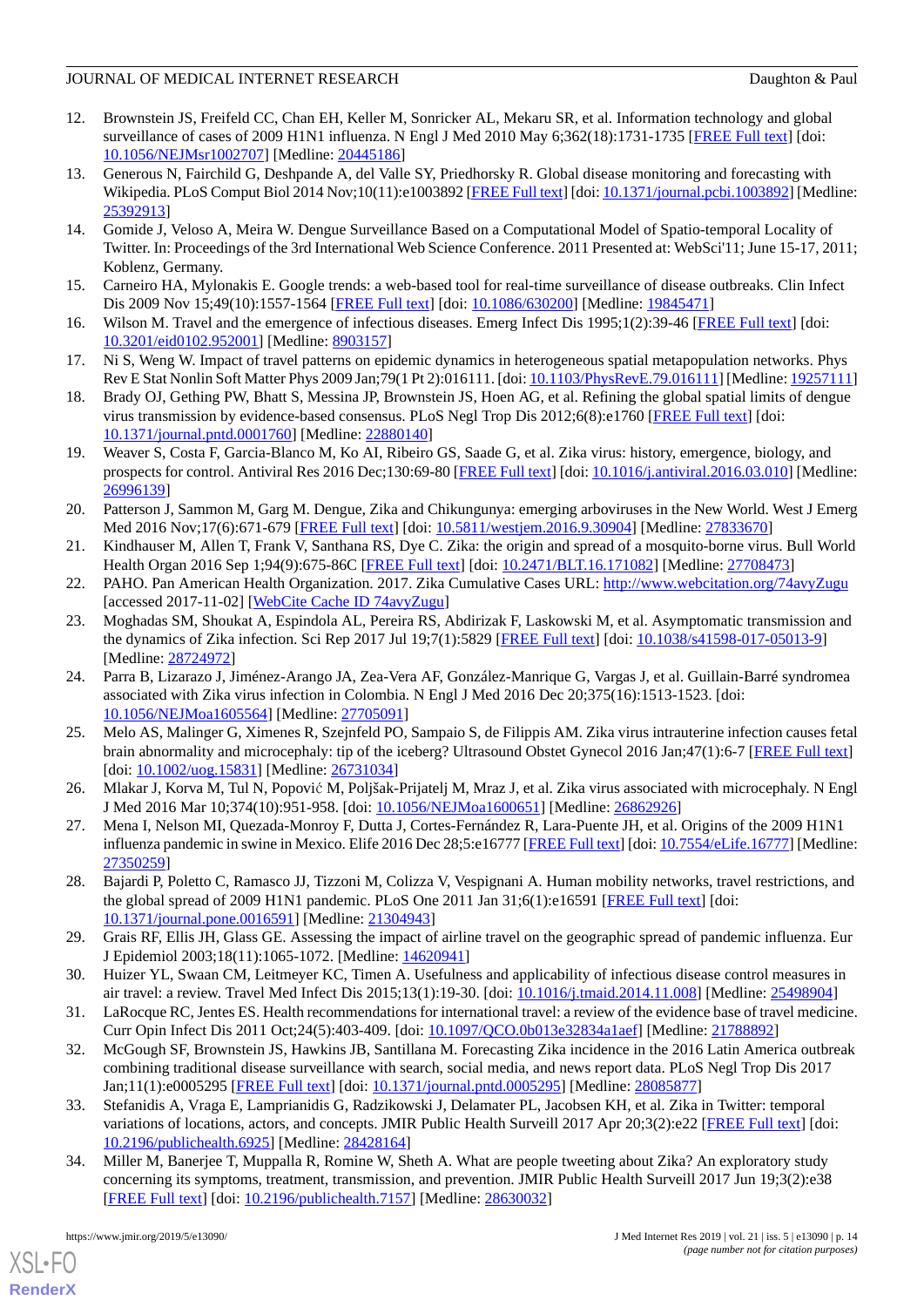- <span id="page-14-0"></span>35. Sharma M, Yadav K, Yadav N, Ferdinand KC. Zika virus pandemic-analysis of Facebook as a social media health information platform. Am J Infect Control 2017 Mar 1;45(3):301-302. [doi: [10.1016/j.ajic.2016.08.022\]](http://dx.doi.org/10.1016/j.ajic.2016.08.022) [Medline: [27776823\]](http://www.ncbi.nlm.nih.gov/entrez/query.fcgi?cmd=Retrieve&db=PubMed&list_uids=27776823&dopt=Abstract)
- <span id="page-14-1"></span>36. Ghenai A, Mejova Y. Catching Zika Fever: Application of Crowdsourcing Machine Learning for Tracking Health Misinformation on Twitter. 2017 Presented at: IEEE International Conference on Healthcare Informatics (ICHI); August 23-26, 2017; Park City, UT p. 518. [doi: **[10.1109/ICHI.2017.58](http://dx.doi.org/10.1109/ICHI.2017.58)**]
- <span id="page-14-2"></span>37. Gui X, Kou Y, Pine K, Chen Y. Managing Uncertainty: Using Social Media for Risk Assessment during a Public Health Crisis. In: Proceedings of the 2017 CHI Conference on Human Factors in Computing Systems. 2017 Presented at: CHI'17; May 2017; Denver, CO p. 4520-4533 URL:<https://dl.acm.org/citation.cfm?id=3025891> [doi: [10.1145/3025453.3025891](http://dx.doi.org/10.1145/3025453.3025891)]
- <span id="page-14-4"></span><span id="page-14-3"></span>38. Seltzer EK, Horst-Martz E, Lu M, Merchant RM. Public sentiment and discourse about Zika virus on Instagram. Public Health 2017 Sep;150:170-175. [doi: [10.1016/j.puhe.2017.07.015\]](http://dx.doi.org/10.1016/j.puhe.2017.07.015) [Medline: [28806618\]](http://www.ncbi.nlm.nih.gov/entrez/query.fcgi?cmd=Retrieve&db=PubMed&list_uids=28806618&dopt=Abstract)
- <span id="page-14-5"></span>39. Fauci A, Morens D. Zika virus in the Americas--yet another Arbovirus threat. N Engl J Med 2016 Feb 18;374(7):601-604. [doi: [10.1056/NEJMp1600297](http://dx.doi.org/10.1056/NEJMp1600297)] [Medline: [26761185](http://www.ncbi.nlm.nih.gov/entrez/query.fcgi?cmd=Retrieve&db=PubMed&list_uids=26761185&dopt=Abstract)]
- <span id="page-14-6"></span>40. Moran K, Fairchild G, Generous N, Hickmann K, Osthus D, Priedhorsky R, et al. Epidemic forecasting is messier than weather forecasting: the role of human behavior and internet data streams in epidemic forecast. J Infect Dis 2016 Dec 1;214(suppl\_4):S404-S408 [[FREE Full text](http://europepmc.org/abstract/MED/28830111)] [doi: [10.1093/infdis/jiw375\]](http://dx.doi.org/10.1093/infdis/jiw375) [Medline: [28830111\]](http://www.ncbi.nlm.nih.gov/entrez/query.fcgi?cmd=Retrieve&db=PubMed&list_uids=28830111&dopt=Abstract)
- <span id="page-14-7"></span>41. Meloni S, Perra N, Arenas A, Gómez S, Moreno Y, Vespignani A. Modeling human mobility responses to the large-scale spreading of infectious diseases. Sci Rep 2011 Aug 12;1(1):1-7. [doi: [10.1038/srep00062](http://dx.doi.org/10.1038/srep00062)]
- <span id="page-14-8"></span>42. Daughton A, Pruss D, Arnot B. Characteristics of Zika behavior discourse on Twitter. 2017 Presented at: AMIA Workshop on Social Media Mining for Health Applications; November 2017; Washington, DC URL: [https://pdfs.semanticscholar.org/](https://pdfs.semanticscholar.org/6a65/3d92e43258092a51839d5106e6da904564bd.pdf) [6a65/3d92e43258092a51839d5106e6da904564bd.pdf](https://pdfs.semanticscholar.org/6a65/3d92e43258092a51839d5106e6da904564bd.pdf)
- 43. Rizoiu M, Graham T, Zhang R. DEBATENIGHT: The Role and Influence of Socialbots on Twitter During the First 2016 U.S. Presidential Debate. 2018 Presented at: International AAAI Conference on Web and Social Media; June 2018; Stanford, CA URL:<https://arxiv.org/pdf/1802.09808.pdf>
- 44. Saha K, Weber I, De Choudhury M. A Social Media Based Examination of the Effects of Counseling Recommendations After Student Deaths on College Campuses. 2018 Presented at: International AAAI Conference on Web and Social Media; June 25-28, 2018; Stanford, CA.
- <span id="page-14-9"></span>45. Olteanu A, Castillo C, Boy J, Varshney K. The Effect of Extremist Violence on Hateful Speech Online. 2018 Presented at: International AAAI Conference on Web and Social Media; June 25-28, 2018; Stanford, CA URL: [https://arxiv.org/pdf/](https://arxiv.org/pdf/1804.05704.pdf) [1804.05704.pdf](https://arxiv.org/pdf/1804.05704.pdf)
- <span id="page-14-10"></span>46. Tay Y, Tuan L, Hui S. COUPLENET: Paying Attention to Couples with Coupled Attention for Relationship Recommendation. 2018 Presented at: International AAAI Conference on Web and Social Media; June 25-28, 2018; Stanford, CA.
- <span id="page-14-11"></span>47. El Sherief M, Kulkarni V, Nguyen D. Hate Lingo: A Target-based Linguistic Analysis of Hate Speech in Social Media. 2018 Presented at: International AAAI Conference on Web and Social Media; June 25-28, 2018; Stanford, CA URL: [https:/](https://arxiv.org/pdf/1804.04257.pdf) [/arxiv.org/pdf/1804.04257.pdf](https://arxiv.org/pdf/1804.04257.pdf)
- <span id="page-14-12"></span>48. Wikipedia. 2018. Major Airlines of the United States URL: [https://en.wikipedia.org/wiki/Major\\_airlines\\_of\\_the\\_United\\_States](https://en.wikipedia.org/wiki/Major_airlines_of_the_United_States) [accessed 2018-12-11] [\[WebCite Cache ID 74avc9J8f\]](http://www.webcitation.org/

                                            74avc9J8f)
- <span id="page-14-13"></span>49. Skyscanner. Airlines to South America URL: <https://www.skyscanner.com/flights-to/s/airlines-to-south-america.html> [accessed 2018-12-11] [\[WebCite Cache ID 74avlcPPz\]](http://www.webcitation.org/

                                            74avlcPPz)
- <span id="page-14-14"></span>50. Pedregosa F, Varoquaux G, Gramfort A. Scikit-learn: machine learning in Python. J Mach Learn Res 2011;12:2825-2830 [[FREE Full text](https://scikit-learn.org/stable/)]
- <span id="page-14-15"></span>51. Lamb A, Paul M, Dredze M. Separating fact from fear: tracking flu infections on Twitter. 2013 Presented at: Conference of the North American Chapter of the Association for Computational Linguistics: Human Language Technologies; June 2013; Atlanta, GA p. 789-795.
- <span id="page-14-18"></span><span id="page-14-17"></span><span id="page-14-16"></span>52. Kotsiantis S. Supervised Machine Learning: A Review of Classification Techniques. 2007 Presented at: Conference on Emerging Artificial Intelligence Applications in Computer Engineering: Real Word AI Systems with Applications in eHealth, HCI, Information Retrieval and Pervasive Technologies; 2007; Amsterdam, The Netherlands p. 3-24.
- <span id="page-14-19"></span>53. Manning C, Raghavan P, Schütze H. Introduction to Information Retrieval. New York: Cambridge University Press; 2008.
- <span id="page-14-20"></span>54. Efron B. Bootstrap methods: another look at the jackknife. Ann Stat 1979;7(1):26 [\[FREE Full text\]](https://projecteuclid.org/download/pdf_1/euclid.aos/1176344552)
- 55. Efron B, Tibshirani RJ. An Introduction to the Bootstrap. Boca Raton, FL: Chapman & Hall; 1993.
- <span id="page-14-21"></span>56. Daughton A, Paul M. Constructing Accurate Confidence Intervals when Aggregating Social Media Data for Public Health Monitoring. 2019 Presented at: AAAI International Workshop on Health Intelligence (W3PHIAI); January 2019; Honolulu, HI URL: [https://cmci.colorado.edu/~mpaul/files/w3phiai19\\_confidence](https://cmci.colorado.edu/~mpaul/files/w3phiai19_confidence)
- 57. Roesslein J. Tweepy. 2009. URL:<http://docs.tweepy.org/en/v3.5.0/> [accessed 2019-04-25] [[WebCite Cache ID 77u3J5TU6\]](http://www.webcitation.org/

                             77u3J5TU6)
- 58. Likos A, Griffin I, Bingham A, Stanek D, Fischer M, White S, et al. Local mosquito-borne transmission of Zika virus—Miami-Dade and Broward Counties, Florida, June–August 2016. MMWR Morb Mortal Wkly Rep 2016 Sep 30;65(38):1032-1038 [[FREE Full text](https://dx.doi.org/10.15585/mmwr.mm6538e1)] [doi: [10.15585/mmwr.mm6538e1\]](http://dx.doi.org/10.15585/mmwr.mm6538e1) [Medline: [27684886\]](http://www.ncbi.nlm.nih.gov/entrez/query.fcgi?cmd=Retrieve&db=PubMed&list_uids=27684886&dopt=Abstract)
- 59. Adams L, Bello-Pagan M, Lozier M, Ryff KR, Espinet C, Torres J, et al. Update: ongoing Zika virus transmission Puerto Rico, November 1, 2015-July 7, 2016. MMWR Morb Mortal Wkly Rep 2016 Aug 5;65(30):774-779 [[FREE Full text](https://dx.doi.org/10.15585/mmwr.mm6530e1)] [doi: [10.15585/mmwr.mm6530e1\]](http://dx.doi.org/10.15585/mmwr.mm6530e1) [Medline: [27490087\]](http://www.ncbi.nlm.nih.gov/entrez/query.fcgi?cmd=Retrieve&db=PubMed&list_uids=27490087&dopt=Abstract)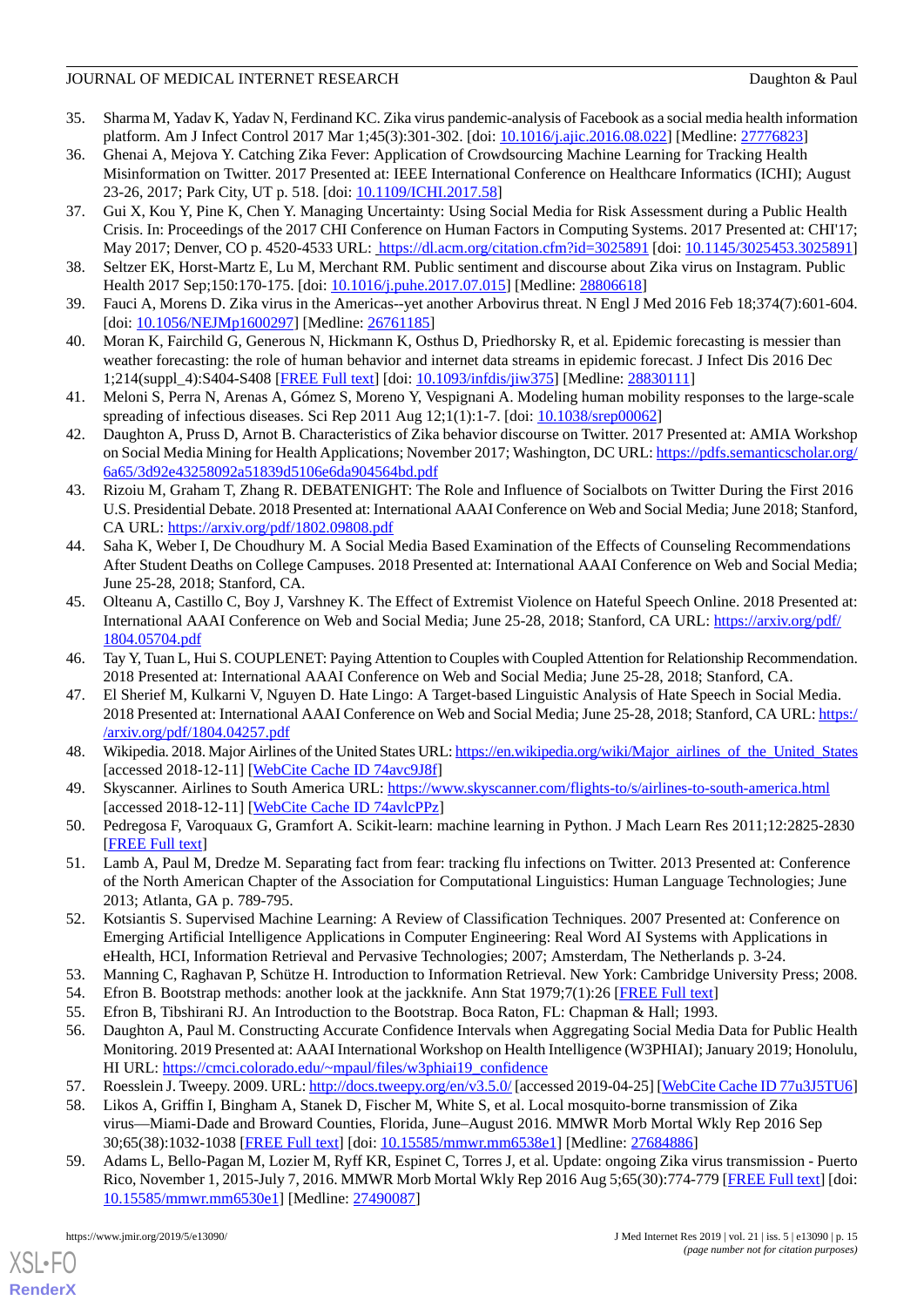- <span id="page-15-0"></span>60. Maurer-Stroh S, Mak T, Ng Y, Phuah SP, Huber RG, Marzinek JK, et al. South-east Asian Zika virus strain linked to cluster of cases in Singapore, August 2016. Euro Surveill 2016 Sep 22;21(38):- [\[FREE Full text\]](http://www.eurosurveillance.org/ViewArticle.aspx?ArticleId=22588) [doi: [10.2807/1560-7917.ES.2016.21.38.30347](http://dx.doi.org/10.2807/1560-7917.ES.2016.21.38.30347)] [Medline: [27684526](http://www.ncbi.nlm.nih.gov/entrez/query.fcgi?cmd=Retrieve&db=PubMed&list_uids=27684526&dopt=Abstract)]
- <span id="page-15-1"></span>61. Dredze M, Paul M, Bergsma S, Tran H. Carmen: A Twitter Geolocation System with Applications to Public Health. 2013 Presented at: AAAI 2013 Workshop; July 14-15, 2013; Bellevue, WA p. 20-24 URL: [https://pdfs.semanticscholar.org/](https://pdfs.semanticscholar.org/9bc4/6fb12f2c7fae0e9e56e734e6efb9ca07fd98.pdf) [9bc4/6fb12f2c7fae0e9e56e734e6efb9ca07fd98.pdf](https://pdfs.semanticscholar.org/9bc4/6fb12f2c7fae0e9e56e734e6efb9ca07fd98.pdf)
- <span id="page-15-2"></span>62. Knowles R, Carroll J, Dredze M. Demographer: Extremely Simple Name Demographics. 2016 Presented at: 2016 EMNLP Workshop on Natural Language Processing and Computational Social Science; November 5, 2016; Austin, TX p. 108-113 URL: <https://www.aclweb.org/anthology/W16-5614>
- <span id="page-15-4"></span><span id="page-15-3"></span>63. Pennebaker J, Booth R, Francis M. Linguistic Inquiry and Word Count: LIWC2007. Austin, TX: LIWC.net; 2007. URL: <http://liwc.wpengine.com/> [accessed 2019-04-28] [[WebCite Cache ID 77zDCBZpw\]](http://www.webcitation.org/

                                            77zDCBZpw)
- <span id="page-15-5"></span>64. Velasco E, Agheneza T, Denecke K, Kirchner G, Eckmanns T. Social media and internet-based data in global systems for public health surveillance: a systematic review. Milbank Q 2014 Mar;92(1):7-33 [[FREE Full text](http://europepmc.org/abstract/MED/24597553)] [doi: [10.1111/1468-0009.12038\]](http://dx.doi.org/10.1111/1468-0009.12038) [Medline: [24597553](http://www.ncbi.nlm.nih.gov/entrez/query.fcgi?cmd=Retrieve&db=PubMed&list_uids=24597553&dopt=Abstract)]
- <span id="page-15-6"></span>65. O'Dowd A. Infectious diseases are spreading more rapidly than ever before, WHO warns. Br Med J 2007 Sep 1;335(7617):418 [[FREE Full text](http://europepmc.org/abstract/MED/17762021)] [doi: [10.1136/bmj.39318.516968.DB\]](http://dx.doi.org/10.1136/bmj.39318.516968.DB) [Medline: [17762021](http://www.ncbi.nlm.nih.gov/entrez/query.fcgi?cmd=Retrieve&db=PubMed&list_uids=17762021&dopt=Abstract)]
- <span id="page-15-7"></span>66. Whittemore K, Tate A, Illescas A, Saffa A, Collins A, Varma JK, et al. Zika virus knowledge among pregnant women who were in areas with active transmission. Emerg Infect Dis 2017 Dec; 23(1):164-166 [[FREE Full text](https://dx.doi.org/10.3201/eid2301.161614)] [doi: [10.3201/eid2301.161614](http://dx.doi.org/10.3201/eid2301.161614)] [Medline: [27855041](http://www.ncbi.nlm.nih.gov/entrez/query.fcgi?cmd=Retrieve&db=PubMed&list_uids=27855041&dopt=Abstract)]
- <span id="page-15-8"></span>67. Chandrasekaran N, Marotta M, Taldone S, Curry C. Perceptions of community risk and travel during pregnancy in an area of Zika transmission. Cureus 2017 Jul 26;9(7):e1516 [[FREE Full text](http://europepmc.org/abstract/MED/28959511)] [doi: [10.7759/cureus.1516](http://dx.doi.org/10.7759/cureus.1516)] [Medline: [28959511](http://www.ncbi.nlm.nih.gov/entrez/query.fcgi?cmd=Retrieve&db=PubMed&list_uids=28959511&dopt=Abstract)]
- <span id="page-15-9"></span>68. Mislove A, Lehmann S, Ahn Y, Onnela J, Rosenquist J. Understanding the demographics of Twitter users. 2011 Presented at: International Conference on Weblogs and Social Media; July 2011; Barcelona, Spain URL: [https://www.aaai.org/ocs/](https://www.aaai.org/ocs/index.php/ICWSM/ICWSM11/paper/view/2816) [index.php/ICWSM/ICWSM11/paper/view/2816](https://www.aaai.org/ocs/index.php/ICWSM/ICWSM11/paper/view/2816)
- <span id="page-15-11"></span><span id="page-15-10"></span>69. De Choudhury M, Gamon M, Counts S, Horvitz E. Predicting Depression via Social Media. 2014 Presented at: International Conference on Weblogs and Social Media; June 2014; Ann Arbor, MI.
- <span id="page-15-12"></span>70. Funk S, Salathé M, Jansen V. Modelling the influence of human behaviour on the spread of infectious diseases: a review. J R Soc Interface 2010 Sep 6;7(50):1247-1256 [[FREE Full text](http://europepmc.org/abstract/MED/20504800)] [doi: [10.1098/rsif.2010.0142](http://dx.doi.org/10.1098/rsif.2010.0142)] [Medline: [20504800\]](http://www.ncbi.nlm.nih.gov/entrez/query.fcgi?cmd=Retrieve&db=PubMed&list_uids=20504800&dopt=Abstract)
- <span id="page-15-13"></span>71. Lau J, Yang X, Pang E, Tsui HY, Wong E, Wing YK. SARS-related perceptions in Hong Kong. Emerg Infect Dis 2005 Mar;11(3):417-424 [[FREE Full text\]](https://www.cdc.gov/ncidod/EID/vol11no03/04-0675.htm) [doi: [10.3201/eid1103.040675](http://dx.doi.org/10.3201/eid1103.040675)] [Medline: [15757557\]](http://www.ncbi.nlm.nih.gov/entrez/query.fcgi?cmd=Retrieve&db=PubMed&list_uids=15757557&dopt=Abstract)
- <span id="page-15-14"></span>72. Salathé M, Bonhoeffer S. The effect of opinion clustering on disease outbreaks. J R Soc Interface 2008 Dec 6;5(29):1505-1508 [[FREE Full text](http://europepmc.org/abstract/MED/18713723)] [doi: [10.1098/rsif.2008.0271](http://dx.doi.org/10.1098/rsif.2008.0271)] [Medline: [18713723\]](http://www.ncbi.nlm.nih.gov/entrez/query.fcgi?cmd=Retrieve&db=PubMed&list_uids=18713723&dopt=Abstract)
- <span id="page-15-16"></span>73. Forman G. Quantifying counts and costs via classification. Data Min Knowl Disc 2008 Jun 10;17(2):164-206. [doi: [10.1007/s10618-008-0097-y\]](http://dx.doi.org/10.1007/s10618-008-0097-y)
- <span id="page-15-17"></span><span id="page-15-15"></span>74. Snow R, O'Connor B, Jurafsky D, Ng A. Cheap and Fast -- but is It Good?valuating Non-expert Annotations for Natural Language Tasks. In: Proceedings of the Conference on Empirical Methods in Natural Language Processing. 2008 Presented at: EMNLP'08; October 25-27, 2008; Honolulu, HI p. 254-263.
- 75. Shipman S, Lan J, Chang C, Goodman D. Geographic maldistribution of primary care for children. Pediatrics 2011 Jan;127(1):19-27. [doi: [10.1542/peds.2010-0150](http://dx.doi.org/10.1542/peds.2010-0150)] [Medline: [21172992](http://www.ncbi.nlm.nih.gov/entrez/query.fcgi?cmd=Retrieve&db=PubMed&list_uids=21172992&dopt=Abstract)]
- 76. Gilman SL. Moral panic and pandemics. Lancet 2010 May;375(9729):1866-1867. [doi: [10.1016/S0140-6736\(10\)60862-8](http://dx.doi.org/10.1016/S0140-6736(10)60862-8)]
- 77. Daughton AR, Paul MJ, Chunara R. What do people tweet when they're sick? A preliminary comparison of symptom reports and Twitter timelines. In: ICWSM Workshop on Social Media and Health. 2018.

### **Abbreviations**

**API:** application programming interface **HHS:** US Department of Health and Human Services **LIWC:** Linguistic Inquiry Word Count **NPV:** negative predictive value **NY:** New York PAHO: Pan American Health Organization **PPV:** positive predictive value **RQ:** research question **WHO:** World Health Organization